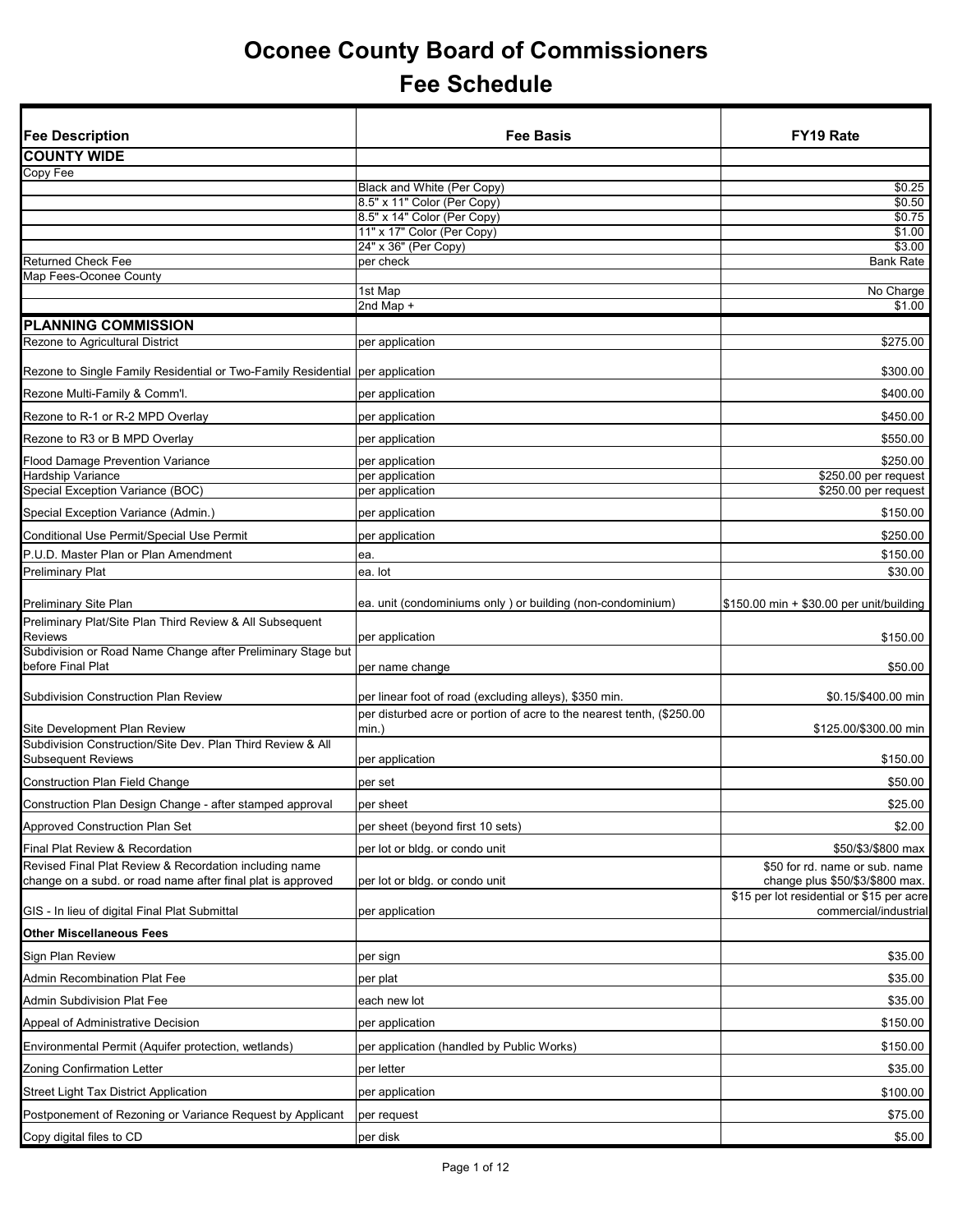| <b>INFORMATION TECHNOLOGY</b><br>8.5" x 11 Color Aerial Prints<br>\$2.00<br>per copy<br><b>Color Plotter</b><br>18x24 (Per Copy)<br>\$24.00<br>\$48.00<br>24x36 (Per Copy)<br>40x40 (Per Copy)<br>\$85.00<br>24" x 36" B/W Tax Map<br>time (60 min.) & materials recovery<br>\$250.00<br>\$300.00<br>24" x 36" Color Zoning Map<br>time (60 min.) & materials recovery<br>11" x 17" Color Aerial Prints<br>\$5.00<br>per copy<br>time (45 min.) & materials recovery<br>11" x 17" B/W Tax Map<br>\$40.00<br>11" x 17" Color Zoning Map<br>\$50.00<br>time (45 min.) & materials recovery<br>Custom Plotting (color)<br>time & material recovery per sheet<br>\$50.00 hr + \$8.00 sq. ft.<br>Digital Distribution of GIS Data<br>time & material recovery per CD<br>\$35.00<br>Custom Digital Data Projects (1 CD)<br>time & material recovery per CD (+)<br>\$35.00<br>Aerial Photography & Associated Data<br>per tile<br>\$100.00<br>County Information Package (2 CD's)<br>GIS information and PDF of aerials<br>\$60.00<br>GIS Information includes: Parcels, Roads, Rivers, 10ft Contours<br><b>BUILDING INSPECTION/CODE ENFORCEMENT</b><br><b>Driveway Permit</b><br>flat fee<br>\$35.00<br>Comm Plan Review (BV = Building Value)<br>For Building Valued from \$0 to \$50,000<br>flat fee<br>\$100.00<br>For Building Valued from \$50,001 to \$100,000<br>flat fee<br>\$350.00<br>For Building Valued from \$100,001 to \$500,000<br>$$350 + $1.25 \times 1,000$<br>\$350.00 plus \$1.25 per each \$1,000 in excess of \$100k in BV<br>For Building Valued from \$500,001 to \$5,000,000<br>\$1,000 plus \$0.80 per each \$1,000 in excess of \$500k in BV<br>$$1,000 + $0.80 \times 1,000$<br>For Building Valued from \$5,000,001 to \$10,000,000<br>\$4,600 plus \$0.25 per each \$1,000 in excess of \$5M in BV<br>$$4,600 + $0.25/\$1,000$<br>For Building Valued from \$10,000,001 to \$15,000,000<br>\$5,850 plus \$0.10 per each \$1,000 in excess of \$10M in BV<br>$$5,850 + $0.10/\$1,000$<br>For Building Valued from \$15,000,000 +<br>\$6,350 plus \$0.05 per each \$1,000 in excess of \$15M in BV<br>$$6,350 + $0.10 \times 1000$<br>Soil Erosion<br>from 1-50 lots<br>flat fee<br>\$250.00<br>from 51-99 lots<br>flat fee<br>\$350.00<br>from 100-150 lots<br>flat fee<br>\$400.00<br>from $151 + \text{ lots}$<br>flat fee<br>\$500.00<br>\$1,000.00<br><b>House Moving Bond</b><br>flat fee<br>House Moving Permit Fee<br>flat fee<br>\$200.00<br>\$5,000.00<br>Hauling & Logging Bond<br>flat fee<br><b>Hauling Permit Fee</b><br>flat fee<br>\$35.00<br>Sign Permit<br>flat fee<br>\$50.00<br>Swimming Pool Permit Fee Residential<br>\$50.00<br>flat fee<br>Swimming Pool Permit Fee Commercial<br>flat fee<br>\$200.00<br><b>Solicitation Permit</b><br>flat fee<br>\$100.00<br>Road Race Permit-Special Event<br>\$100.00<br>flat fee<br>Occupation Tax License<br>1-3 Employees<br>flat fee<br>\$60.00<br>4-20 Employees<br>$$60 + $8$ per employee<br>$$60+$<br>21-100 Employees<br>$$196 + $6$ per employee<br>$$196+$<br>$$676 + $6$ per employee<br>101 + Employees<br>$$676+$<br>\$0.04<br>Agr. Land Structures Tax Office*<br>per square foot<br><b>Commercial Building Permit</b><br>\$10/\$1,000<br>from \$0 to \$50,000<br>\$10 per \$1,000 for the first \$50,000<br>from \$50,001 to \$5,000,000<br>previous sum plus \$5 per next \$1,000<br>\$5/\$1,000<br>from \$5,000,001 to \$10,000,000<br>\$4/\$1,000<br>previous sum plus \$4 per next \$1,000<br>previous sum plus \$2 per next \$1,000<br>\$2/\$1,000<br>from \$10,000,001 to \$15,000,000<br>previous sum plus \$1 per next \$1,000<br>\$1/\$1,000<br>from \$15,000,001 to \$20,000,000<br>from \$20,000,001 +<br>$$.50/\$1,000$<br>previous sum plus \$0.50 per next \$1,000<br><b>Commercial Fire Inspection</b><br>flat fee<br>\$50.00<br>Plumbing Permit - Commercial<br>flat fee<br>\$70.00<br><b>Electrical Permit - Commercial</b><br>flat fee<br>\$70.00<br><b>HVAC Permit - Commercial</b><br>\$70.00<br>flat fee<br>Gas Permit - Commercial<br>flat fee<br>\$70.00<br>\$100.00<br>Re-Permit (expired permit)<br>flat fee<br>SFD, Duplexes, Multifamily<br>per 1st 1,500 sq. ft.<br>\$0.20<br>SFD, Duplexes, Multifamily<br>$1,501 + sq.$ ft.<br>\$0.20<br>\$0.20<br>SFD, Duplexes, Multifamily<br>per sq. ft.<br><b>Manufactured Homes</b><br>per square foot<br>\$0.14<br>Plumbing Permit - Residential<br>flat fee<br>\$50.00<br>Electrical Permit - Residential<br>\$50.00<br>flat fee | <b>Fee Description</b> | <b>Fee Basis</b> | <b>FY19 Rate</b> |
|------------------------------------------------------------------------------------------------------------------------------------------------------------------------------------------------------------------------------------------------------------------------------------------------------------------------------------------------------------------------------------------------------------------------------------------------------------------------------------------------------------------------------------------------------------------------------------------------------------------------------------------------------------------------------------------------------------------------------------------------------------------------------------------------------------------------------------------------------------------------------------------------------------------------------------------------------------------------------------------------------------------------------------------------------------------------------------------------------------------------------------------------------------------------------------------------------------------------------------------------------------------------------------------------------------------------------------------------------------------------------------------------------------------------------------------------------------------------------------------------------------------------------------------------------------------------------------------------------------------------------------------------------------------------------------------------------------------------------------------------------------------------------------------------------------------------------------------------------------------------------------------------------------------------------------------------------------------------------------------------------------------------------------------------------------------------------------------------------------------------------------------------------------------------------------------------------------------------------------------------------------------------------------------------------------------------------------------------------------------------------------------------------------------------------------------------------------------------------------------------------------------------------------------------------------------------------------------------------------------------------------------------------------------------------------------------------------------------------------------------------------------------------------------------------------------------------------------------------------------------------------------------------------------------------------------------------------------------------------------------------------------------------------------------------------------------------------------------------------------------------------------------------------------------------------------------------------------------------------------------------------------------------------------------------------------------------------------------------------------------------------------------------------------------------------------------------------------------------------------------------------------------------------------------------------------------------------------------------------------------------------------------------------------------------------------------------------------------------------------------------------------------------------------------------------------------------------------------------------------------------------------------------------------------------------------------------------------------------------------------------------------------------------------------------------------------------------------------------------------------------------------------------------------------------------------------------------------------------------------------------------------------------------------------------------------------------------------------------------------------------------------------------------------------------------------------------------------------------------------------------------|------------------------|------------------|------------------|
|                                                                                                                                                                                                                                                                                                                                                                                                                                                                                                                                                                                                                                                                                                                                                                                                                                                                                                                                                                                                                                                                                                                                                                                                                                                                                                                                                                                                                                                                                                                                                                                                                                                                                                                                                                                                                                                                                                                                                                                                                                                                                                                                                                                                                                                                                                                                                                                                                                                                                                                                                                                                                                                                                                                                                                                                                                                                                                                                                                                                                                                                                                                                                                                                                                                                                                                                                                                                                                                                                                                                                                                                                                                                                                                                                                                                                                                                                                                                                                                                                                                                                                                                                                                                                                                                                                                                                                                                                                                                                                            |                        |                  |                  |
|                                                                                                                                                                                                                                                                                                                                                                                                                                                                                                                                                                                                                                                                                                                                                                                                                                                                                                                                                                                                                                                                                                                                                                                                                                                                                                                                                                                                                                                                                                                                                                                                                                                                                                                                                                                                                                                                                                                                                                                                                                                                                                                                                                                                                                                                                                                                                                                                                                                                                                                                                                                                                                                                                                                                                                                                                                                                                                                                                                                                                                                                                                                                                                                                                                                                                                                                                                                                                                                                                                                                                                                                                                                                                                                                                                                                                                                                                                                                                                                                                                                                                                                                                                                                                                                                                                                                                                                                                                                                                                            |                        |                  |                  |
|                                                                                                                                                                                                                                                                                                                                                                                                                                                                                                                                                                                                                                                                                                                                                                                                                                                                                                                                                                                                                                                                                                                                                                                                                                                                                                                                                                                                                                                                                                                                                                                                                                                                                                                                                                                                                                                                                                                                                                                                                                                                                                                                                                                                                                                                                                                                                                                                                                                                                                                                                                                                                                                                                                                                                                                                                                                                                                                                                                                                                                                                                                                                                                                                                                                                                                                                                                                                                                                                                                                                                                                                                                                                                                                                                                                                                                                                                                                                                                                                                                                                                                                                                                                                                                                                                                                                                                                                                                                                                                            |                        |                  |                  |
|                                                                                                                                                                                                                                                                                                                                                                                                                                                                                                                                                                                                                                                                                                                                                                                                                                                                                                                                                                                                                                                                                                                                                                                                                                                                                                                                                                                                                                                                                                                                                                                                                                                                                                                                                                                                                                                                                                                                                                                                                                                                                                                                                                                                                                                                                                                                                                                                                                                                                                                                                                                                                                                                                                                                                                                                                                                                                                                                                                                                                                                                                                                                                                                                                                                                                                                                                                                                                                                                                                                                                                                                                                                                                                                                                                                                                                                                                                                                                                                                                                                                                                                                                                                                                                                                                                                                                                                                                                                                                                            |                        |                  |                  |
|                                                                                                                                                                                                                                                                                                                                                                                                                                                                                                                                                                                                                                                                                                                                                                                                                                                                                                                                                                                                                                                                                                                                                                                                                                                                                                                                                                                                                                                                                                                                                                                                                                                                                                                                                                                                                                                                                                                                                                                                                                                                                                                                                                                                                                                                                                                                                                                                                                                                                                                                                                                                                                                                                                                                                                                                                                                                                                                                                                                                                                                                                                                                                                                                                                                                                                                                                                                                                                                                                                                                                                                                                                                                                                                                                                                                                                                                                                                                                                                                                                                                                                                                                                                                                                                                                                                                                                                                                                                                                                            |                        |                  |                  |
|                                                                                                                                                                                                                                                                                                                                                                                                                                                                                                                                                                                                                                                                                                                                                                                                                                                                                                                                                                                                                                                                                                                                                                                                                                                                                                                                                                                                                                                                                                                                                                                                                                                                                                                                                                                                                                                                                                                                                                                                                                                                                                                                                                                                                                                                                                                                                                                                                                                                                                                                                                                                                                                                                                                                                                                                                                                                                                                                                                                                                                                                                                                                                                                                                                                                                                                                                                                                                                                                                                                                                                                                                                                                                                                                                                                                                                                                                                                                                                                                                                                                                                                                                                                                                                                                                                                                                                                                                                                                                                            |                        |                  |                  |
|                                                                                                                                                                                                                                                                                                                                                                                                                                                                                                                                                                                                                                                                                                                                                                                                                                                                                                                                                                                                                                                                                                                                                                                                                                                                                                                                                                                                                                                                                                                                                                                                                                                                                                                                                                                                                                                                                                                                                                                                                                                                                                                                                                                                                                                                                                                                                                                                                                                                                                                                                                                                                                                                                                                                                                                                                                                                                                                                                                                                                                                                                                                                                                                                                                                                                                                                                                                                                                                                                                                                                                                                                                                                                                                                                                                                                                                                                                                                                                                                                                                                                                                                                                                                                                                                                                                                                                                                                                                                                                            |                        |                  |                  |
|                                                                                                                                                                                                                                                                                                                                                                                                                                                                                                                                                                                                                                                                                                                                                                                                                                                                                                                                                                                                                                                                                                                                                                                                                                                                                                                                                                                                                                                                                                                                                                                                                                                                                                                                                                                                                                                                                                                                                                                                                                                                                                                                                                                                                                                                                                                                                                                                                                                                                                                                                                                                                                                                                                                                                                                                                                                                                                                                                                                                                                                                                                                                                                                                                                                                                                                                                                                                                                                                                                                                                                                                                                                                                                                                                                                                                                                                                                                                                                                                                                                                                                                                                                                                                                                                                                                                                                                                                                                                                                            |                        |                  |                  |
|                                                                                                                                                                                                                                                                                                                                                                                                                                                                                                                                                                                                                                                                                                                                                                                                                                                                                                                                                                                                                                                                                                                                                                                                                                                                                                                                                                                                                                                                                                                                                                                                                                                                                                                                                                                                                                                                                                                                                                                                                                                                                                                                                                                                                                                                                                                                                                                                                                                                                                                                                                                                                                                                                                                                                                                                                                                                                                                                                                                                                                                                                                                                                                                                                                                                                                                                                                                                                                                                                                                                                                                                                                                                                                                                                                                                                                                                                                                                                                                                                                                                                                                                                                                                                                                                                                                                                                                                                                                                                                            |                        |                  |                  |
|                                                                                                                                                                                                                                                                                                                                                                                                                                                                                                                                                                                                                                                                                                                                                                                                                                                                                                                                                                                                                                                                                                                                                                                                                                                                                                                                                                                                                                                                                                                                                                                                                                                                                                                                                                                                                                                                                                                                                                                                                                                                                                                                                                                                                                                                                                                                                                                                                                                                                                                                                                                                                                                                                                                                                                                                                                                                                                                                                                                                                                                                                                                                                                                                                                                                                                                                                                                                                                                                                                                                                                                                                                                                                                                                                                                                                                                                                                                                                                                                                                                                                                                                                                                                                                                                                                                                                                                                                                                                                                            |                        |                  |                  |
|                                                                                                                                                                                                                                                                                                                                                                                                                                                                                                                                                                                                                                                                                                                                                                                                                                                                                                                                                                                                                                                                                                                                                                                                                                                                                                                                                                                                                                                                                                                                                                                                                                                                                                                                                                                                                                                                                                                                                                                                                                                                                                                                                                                                                                                                                                                                                                                                                                                                                                                                                                                                                                                                                                                                                                                                                                                                                                                                                                                                                                                                                                                                                                                                                                                                                                                                                                                                                                                                                                                                                                                                                                                                                                                                                                                                                                                                                                                                                                                                                                                                                                                                                                                                                                                                                                                                                                                                                                                                                                            |                        |                  |                  |
|                                                                                                                                                                                                                                                                                                                                                                                                                                                                                                                                                                                                                                                                                                                                                                                                                                                                                                                                                                                                                                                                                                                                                                                                                                                                                                                                                                                                                                                                                                                                                                                                                                                                                                                                                                                                                                                                                                                                                                                                                                                                                                                                                                                                                                                                                                                                                                                                                                                                                                                                                                                                                                                                                                                                                                                                                                                                                                                                                                                                                                                                                                                                                                                                                                                                                                                                                                                                                                                                                                                                                                                                                                                                                                                                                                                                                                                                                                                                                                                                                                                                                                                                                                                                                                                                                                                                                                                                                                                                                                            |                        |                  |                  |
|                                                                                                                                                                                                                                                                                                                                                                                                                                                                                                                                                                                                                                                                                                                                                                                                                                                                                                                                                                                                                                                                                                                                                                                                                                                                                                                                                                                                                                                                                                                                                                                                                                                                                                                                                                                                                                                                                                                                                                                                                                                                                                                                                                                                                                                                                                                                                                                                                                                                                                                                                                                                                                                                                                                                                                                                                                                                                                                                                                                                                                                                                                                                                                                                                                                                                                                                                                                                                                                                                                                                                                                                                                                                                                                                                                                                                                                                                                                                                                                                                                                                                                                                                                                                                                                                                                                                                                                                                                                                                                            |                        |                  |                  |
|                                                                                                                                                                                                                                                                                                                                                                                                                                                                                                                                                                                                                                                                                                                                                                                                                                                                                                                                                                                                                                                                                                                                                                                                                                                                                                                                                                                                                                                                                                                                                                                                                                                                                                                                                                                                                                                                                                                                                                                                                                                                                                                                                                                                                                                                                                                                                                                                                                                                                                                                                                                                                                                                                                                                                                                                                                                                                                                                                                                                                                                                                                                                                                                                                                                                                                                                                                                                                                                                                                                                                                                                                                                                                                                                                                                                                                                                                                                                                                                                                                                                                                                                                                                                                                                                                                                                                                                                                                                                                                            |                        |                  |                  |
|                                                                                                                                                                                                                                                                                                                                                                                                                                                                                                                                                                                                                                                                                                                                                                                                                                                                                                                                                                                                                                                                                                                                                                                                                                                                                                                                                                                                                                                                                                                                                                                                                                                                                                                                                                                                                                                                                                                                                                                                                                                                                                                                                                                                                                                                                                                                                                                                                                                                                                                                                                                                                                                                                                                                                                                                                                                                                                                                                                                                                                                                                                                                                                                                                                                                                                                                                                                                                                                                                                                                                                                                                                                                                                                                                                                                                                                                                                                                                                                                                                                                                                                                                                                                                                                                                                                                                                                                                                                                                                            |                        |                  |                  |
|                                                                                                                                                                                                                                                                                                                                                                                                                                                                                                                                                                                                                                                                                                                                                                                                                                                                                                                                                                                                                                                                                                                                                                                                                                                                                                                                                                                                                                                                                                                                                                                                                                                                                                                                                                                                                                                                                                                                                                                                                                                                                                                                                                                                                                                                                                                                                                                                                                                                                                                                                                                                                                                                                                                                                                                                                                                                                                                                                                                                                                                                                                                                                                                                                                                                                                                                                                                                                                                                                                                                                                                                                                                                                                                                                                                                                                                                                                                                                                                                                                                                                                                                                                                                                                                                                                                                                                                                                                                                                                            |                        |                  |                  |
|                                                                                                                                                                                                                                                                                                                                                                                                                                                                                                                                                                                                                                                                                                                                                                                                                                                                                                                                                                                                                                                                                                                                                                                                                                                                                                                                                                                                                                                                                                                                                                                                                                                                                                                                                                                                                                                                                                                                                                                                                                                                                                                                                                                                                                                                                                                                                                                                                                                                                                                                                                                                                                                                                                                                                                                                                                                                                                                                                                                                                                                                                                                                                                                                                                                                                                                                                                                                                                                                                                                                                                                                                                                                                                                                                                                                                                                                                                                                                                                                                                                                                                                                                                                                                                                                                                                                                                                                                                                                                                            |                        |                  |                  |
|                                                                                                                                                                                                                                                                                                                                                                                                                                                                                                                                                                                                                                                                                                                                                                                                                                                                                                                                                                                                                                                                                                                                                                                                                                                                                                                                                                                                                                                                                                                                                                                                                                                                                                                                                                                                                                                                                                                                                                                                                                                                                                                                                                                                                                                                                                                                                                                                                                                                                                                                                                                                                                                                                                                                                                                                                                                                                                                                                                                                                                                                                                                                                                                                                                                                                                                                                                                                                                                                                                                                                                                                                                                                                                                                                                                                                                                                                                                                                                                                                                                                                                                                                                                                                                                                                                                                                                                                                                                                                                            |                        |                  |                  |
|                                                                                                                                                                                                                                                                                                                                                                                                                                                                                                                                                                                                                                                                                                                                                                                                                                                                                                                                                                                                                                                                                                                                                                                                                                                                                                                                                                                                                                                                                                                                                                                                                                                                                                                                                                                                                                                                                                                                                                                                                                                                                                                                                                                                                                                                                                                                                                                                                                                                                                                                                                                                                                                                                                                                                                                                                                                                                                                                                                                                                                                                                                                                                                                                                                                                                                                                                                                                                                                                                                                                                                                                                                                                                                                                                                                                                                                                                                                                                                                                                                                                                                                                                                                                                                                                                                                                                                                                                                                                                                            |                        |                  |                  |
|                                                                                                                                                                                                                                                                                                                                                                                                                                                                                                                                                                                                                                                                                                                                                                                                                                                                                                                                                                                                                                                                                                                                                                                                                                                                                                                                                                                                                                                                                                                                                                                                                                                                                                                                                                                                                                                                                                                                                                                                                                                                                                                                                                                                                                                                                                                                                                                                                                                                                                                                                                                                                                                                                                                                                                                                                                                                                                                                                                                                                                                                                                                                                                                                                                                                                                                                                                                                                                                                                                                                                                                                                                                                                                                                                                                                                                                                                                                                                                                                                                                                                                                                                                                                                                                                                                                                                                                                                                                                                                            |                        |                  |                  |
|                                                                                                                                                                                                                                                                                                                                                                                                                                                                                                                                                                                                                                                                                                                                                                                                                                                                                                                                                                                                                                                                                                                                                                                                                                                                                                                                                                                                                                                                                                                                                                                                                                                                                                                                                                                                                                                                                                                                                                                                                                                                                                                                                                                                                                                                                                                                                                                                                                                                                                                                                                                                                                                                                                                                                                                                                                                                                                                                                                                                                                                                                                                                                                                                                                                                                                                                                                                                                                                                                                                                                                                                                                                                                                                                                                                                                                                                                                                                                                                                                                                                                                                                                                                                                                                                                                                                                                                                                                                                                                            |                        |                  |                  |
|                                                                                                                                                                                                                                                                                                                                                                                                                                                                                                                                                                                                                                                                                                                                                                                                                                                                                                                                                                                                                                                                                                                                                                                                                                                                                                                                                                                                                                                                                                                                                                                                                                                                                                                                                                                                                                                                                                                                                                                                                                                                                                                                                                                                                                                                                                                                                                                                                                                                                                                                                                                                                                                                                                                                                                                                                                                                                                                                                                                                                                                                                                                                                                                                                                                                                                                                                                                                                                                                                                                                                                                                                                                                                                                                                                                                                                                                                                                                                                                                                                                                                                                                                                                                                                                                                                                                                                                                                                                                                                            |                        |                  |                  |
|                                                                                                                                                                                                                                                                                                                                                                                                                                                                                                                                                                                                                                                                                                                                                                                                                                                                                                                                                                                                                                                                                                                                                                                                                                                                                                                                                                                                                                                                                                                                                                                                                                                                                                                                                                                                                                                                                                                                                                                                                                                                                                                                                                                                                                                                                                                                                                                                                                                                                                                                                                                                                                                                                                                                                                                                                                                                                                                                                                                                                                                                                                                                                                                                                                                                                                                                                                                                                                                                                                                                                                                                                                                                                                                                                                                                                                                                                                                                                                                                                                                                                                                                                                                                                                                                                                                                                                                                                                                                                                            |                        |                  |                  |
|                                                                                                                                                                                                                                                                                                                                                                                                                                                                                                                                                                                                                                                                                                                                                                                                                                                                                                                                                                                                                                                                                                                                                                                                                                                                                                                                                                                                                                                                                                                                                                                                                                                                                                                                                                                                                                                                                                                                                                                                                                                                                                                                                                                                                                                                                                                                                                                                                                                                                                                                                                                                                                                                                                                                                                                                                                                                                                                                                                                                                                                                                                                                                                                                                                                                                                                                                                                                                                                                                                                                                                                                                                                                                                                                                                                                                                                                                                                                                                                                                                                                                                                                                                                                                                                                                                                                                                                                                                                                                                            |                        |                  |                  |
|                                                                                                                                                                                                                                                                                                                                                                                                                                                                                                                                                                                                                                                                                                                                                                                                                                                                                                                                                                                                                                                                                                                                                                                                                                                                                                                                                                                                                                                                                                                                                                                                                                                                                                                                                                                                                                                                                                                                                                                                                                                                                                                                                                                                                                                                                                                                                                                                                                                                                                                                                                                                                                                                                                                                                                                                                                                                                                                                                                                                                                                                                                                                                                                                                                                                                                                                                                                                                                                                                                                                                                                                                                                                                                                                                                                                                                                                                                                                                                                                                                                                                                                                                                                                                                                                                                                                                                                                                                                                                                            |                        |                  |                  |
|                                                                                                                                                                                                                                                                                                                                                                                                                                                                                                                                                                                                                                                                                                                                                                                                                                                                                                                                                                                                                                                                                                                                                                                                                                                                                                                                                                                                                                                                                                                                                                                                                                                                                                                                                                                                                                                                                                                                                                                                                                                                                                                                                                                                                                                                                                                                                                                                                                                                                                                                                                                                                                                                                                                                                                                                                                                                                                                                                                                                                                                                                                                                                                                                                                                                                                                                                                                                                                                                                                                                                                                                                                                                                                                                                                                                                                                                                                                                                                                                                                                                                                                                                                                                                                                                                                                                                                                                                                                                                                            |                        |                  |                  |
|                                                                                                                                                                                                                                                                                                                                                                                                                                                                                                                                                                                                                                                                                                                                                                                                                                                                                                                                                                                                                                                                                                                                                                                                                                                                                                                                                                                                                                                                                                                                                                                                                                                                                                                                                                                                                                                                                                                                                                                                                                                                                                                                                                                                                                                                                                                                                                                                                                                                                                                                                                                                                                                                                                                                                                                                                                                                                                                                                                                                                                                                                                                                                                                                                                                                                                                                                                                                                                                                                                                                                                                                                                                                                                                                                                                                                                                                                                                                                                                                                                                                                                                                                                                                                                                                                                                                                                                                                                                                                                            |                        |                  |                  |
|                                                                                                                                                                                                                                                                                                                                                                                                                                                                                                                                                                                                                                                                                                                                                                                                                                                                                                                                                                                                                                                                                                                                                                                                                                                                                                                                                                                                                                                                                                                                                                                                                                                                                                                                                                                                                                                                                                                                                                                                                                                                                                                                                                                                                                                                                                                                                                                                                                                                                                                                                                                                                                                                                                                                                                                                                                                                                                                                                                                                                                                                                                                                                                                                                                                                                                                                                                                                                                                                                                                                                                                                                                                                                                                                                                                                                                                                                                                                                                                                                                                                                                                                                                                                                                                                                                                                                                                                                                                                                                            |                        |                  |                  |
|                                                                                                                                                                                                                                                                                                                                                                                                                                                                                                                                                                                                                                                                                                                                                                                                                                                                                                                                                                                                                                                                                                                                                                                                                                                                                                                                                                                                                                                                                                                                                                                                                                                                                                                                                                                                                                                                                                                                                                                                                                                                                                                                                                                                                                                                                                                                                                                                                                                                                                                                                                                                                                                                                                                                                                                                                                                                                                                                                                                                                                                                                                                                                                                                                                                                                                                                                                                                                                                                                                                                                                                                                                                                                                                                                                                                                                                                                                                                                                                                                                                                                                                                                                                                                                                                                                                                                                                                                                                                                                            |                        |                  |                  |
|                                                                                                                                                                                                                                                                                                                                                                                                                                                                                                                                                                                                                                                                                                                                                                                                                                                                                                                                                                                                                                                                                                                                                                                                                                                                                                                                                                                                                                                                                                                                                                                                                                                                                                                                                                                                                                                                                                                                                                                                                                                                                                                                                                                                                                                                                                                                                                                                                                                                                                                                                                                                                                                                                                                                                                                                                                                                                                                                                                                                                                                                                                                                                                                                                                                                                                                                                                                                                                                                                                                                                                                                                                                                                                                                                                                                                                                                                                                                                                                                                                                                                                                                                                                                                                                                                                                                                                                                                                                                                                            |                        |                  |                  |
|                                                                                                                                                                                                                                                                                                                                                                                                                                                                                                                                                                                                                                                                                                                                                                                                                                                                                                                                                                                                                                                                                                                                                                                                                                                                                                                                                                                                                                                                                                                                                                                                                                                                                                                                                                                                                                                                                                                                                                                                                                                                                                                                                                                                                                                                                                                                                                                                                                                                                                                                                                                                                                                                                                                                                                                                                                                                                                                                                                                                                                                                                                                                                                                                                                                                                                                                                                                                                                                                                                                                                                                                                                                                                                                                                                                                                                                                                                                                                                                                                                                                                                                                                                                                                                                                                                                                                                                                                                                                                                            |                        |                  |                  |
|                                                                                                                                                                                                                                                                                                                                                                                                                                                                                                                                                                                                                                                                                                                                                                                                                                                                                                                                                                                                                                                                                                                                                                                                                                                                                                                                                                                                                                                                                                                                                                                                                                                                                                                                                                                                                                                                                                                                                                                                                                                                                                                                                                                                                                                                                                                                                                                                                                                                                                                                                                                                                                                                                                                                                                                                                                                                                                                                                                                                                                                                                                                                                                                                                                                                                                                                                                                                                                                                                                                                                                                                                                                                                                                                                                                                                                                                                                                                                                                                                                                                                                                                                                                                                                                                                                                                                                                                                                                                                                            |                        |                  |                  |
|                                                                                                                                                                                                                                                                                                                                                                                                                                                                                                                                                                                                                                                                                                                                                                                                                                                                                                                                                                                                                                                                                                                                                                                                                                                                                                                                                                                                                                                                                                                                                                                                                                                                                                                                                                                                                                                                                                                                                                                                                                                                                                                                                                                                                                                                                                                                                                                                                                                                                                                                                                                                                                                                                                                                                                                                                                                                                                                                                                                                                                                                                                                                                                                                                                                                                                                                                                                                                                                                                                                                                                                                                                                                                                                                                                                                                                                                                                                                                                                                                                                                                                                                                                                                                                                                                                                                                                                                                                                                                                            |                        |                  |                  |
|                                                                                                                                                                                                                                                                                                                                                                                                                                                                                                                                                                                                                                                                                                                                                                                                                                                                                                                                                                                                                                                                                                                                                                                                                                                                                                                                                                                                                                                                                                                                                                                                                                                                                                                                                                                                                                                                                                                                                                                                                                                                                                                                                                                                                                                                                                                                                                                                                                                                                                                                                                                                                                                                                                                                                                                                                                                                                                                                                                                                                                                                                                                                                                                                                                                                                                                                                                                                                                                                                                                                                                                                                                                                                                                                                                                                                                                                                                                                                                                                                                                                                                                                                                                                                                                                                                                                                                                                                                                                                                            |                        |                  |                  |
|                                                                                                                                                                                                                                                                                                                                                                                                                                                                                                                                                                                                                                                                                                                                                                                                                                                                                                                                                                                                                                                                                                                                                                                                                                                                                                                                                                                                                                                                                                                                                                                                                                                                                                                                                                                                                                                                                                                                                                                                                                                                                                                                                                                                                                                                                                                                                                                                                                                                                                                                                                                                                                                                                                                                                                                                                                                                                                                                                                                                                                                                                                                                                                                                                                                                                                                                                                                                                                                                                                                                                                                                                                                                                                                                                                                                                                                                                                                                                                                                                                                                                                                                                                                                                                                                                                                                                                                                                                                                                                            |                        |                  |                  |
|                                                                                                                                                                                                                                                                                                                                                                                                                                                                                                                                                                                                                                                                                                                                                                                                                                                                                                                                                                                                                                                                                                                                                                                                                                                                                                                                                                                                                                                                                                                                                                                                                                                                                                                                                                                                                                                                                                                                                                                                                                                                                                                                                                                                                                                                                                                                                                                                                                                                                                                                                                                                                                                                                                                                                                                                                                                                                                                                                                                                                                                                                                                                                                                                                                                                                                                                                                                                                                                                                                                                                                                                                                                                                                                                                                                                                                                                                                                                                                                                                                                                                                                                                                                                                                                                                                                                                                                                                                                                                                            |                        |                  |                  |
|                                                                                                                                                                                                                                                                                                                                                                                                                                                                                                                                                                                                                                                                                                                                                                                                                                                                                                                                                                                                                                                                                                                                                                                                                                                                                                                                                                                                                                                                                                                                                                                                                                                                                                                                                                                                                                                                                                                                                                                                                                                                                                                                                                                                                                                                                                                                                                                                                                                                                                                                                                                                                                                                                                                                                                                                                                                                                                                                                                                                                                                                                                                                                                                                                                                                                                                                                                                                                                                                                                                                                                                                                                                                                                                                                                                                                                                                                                                                                                                                                                                                                                                                                                                                                                                                                                                                                                                                                                                                                                            |                        |                  |                  |
|                                                                                                                                                                                                                                                                                                                                                                                                                                                                                                                                                                                                                                                                                                                                                                                                                                                                                                                                                                                                                                                                                                                                                                                                                                                                                                                                                                                                                                                                                                                                                                                                                                                                                                                                                                                                                                                                                                                                                                                                                                                                                                                                                                                                                                                                                                                                                                                                                                                                                                                                                                                                                                                                                                                                                                                                                                                                                                                                                                                                                                                                                                                                                                                                                                                                                                                                                                                                                                                                                                                                                                                                                                                                                                                                                                                                                                                                                                                                                                                                                                                                                                                                                                                                                                                                                                                                                                                                                                                                                                            |                        |                  |                  |
|                                                                                                                                                                                                                                                                                                                                                                                                                                                                                                                                                                                                                                                                                                                                                                                                                                                                                                                                                                                                                                                                                                                                                                                                                                                                                                                                                                                                                                                                                                                                                                                                                                                                                                                                                                                                                                                                                                                                                                                                                                                                                                                                                                                                                                                                                                                                                                                                                                                                                                                                                                                                                                                                                                                                                                                                                                                                                                                                                                                                                                                                                                                                                                                                                                                                                                                                                                                                                                                                                                                                                                                                                                                                                                                                                                                                                                                                                                                                                                                                                                                                                                                                                                                                                                                                                                                                                                                                                                                                                                            |                        |                  |                  |
|                                                                                                                                                                                                                                                                                                                                                                                                                                                                                                                                                                                                                                                                                                                                                                                                                                                                                                                                                                                                                                                                                                                                                                                                                                                                                                                                                                                                                                                                                                                                                                                                                                                                                                                                                                                                                                                                                                                                                                                                                                                                                                                                                                                                                                                                                                                                                                                                                                                                                                                                                                                                                                                                                                                                                                                                                                                                                                                                                                                                                                                                                                                                                                                                                                                                                                                                                                                                                                                                                                                                                                                                                                                                                                                                                                                                                                                                                                                                                                                                                                                                                                                                                                                                                                                                                                                                                                                                                                                                                                            |                        |                  |                  |
|                                                                                                                                                                                                                                                                                                                                                                                                                                                                                                                                                                                                                                                                                                                                                                                                                                                                                                                                                                                                                                                                                                                                                                                                                                                                                                                                                                                                                                                                                                                                                                                                                                                                                                                                                                                                                                                                                                                                                                                                                                                                                                                                                                                                                                                                                                                                                                                                                                                                                                                                                                                                                                                                                                                                                                                                                                                                                                                                                                                                                                                                                                                                                                                                                                                                                                                                                                                                                                                                                                                                                                                                                                                                                                                                                                                                                                                                                                                                                                                                                                                                                                                                                                                                                                                                                                                                                                                                                                                                                                            |                        |                  |                  |
|                                                                                                                                                                                                                                                                                                                                                                                                                                                                                                                                                                                                                                                                                                                                                                                                                                                                                                                                                                                                                                                                                                                                                                                                                                                                                                                                                                                                                                                                                                                                                                                                                                                                                                                                                                                                                                                                                                                                                                                                                                                                                                                                                                                                                                                                                                                                                                                                                                                                                                                                                                                                                                                                                                                                                                                                                                                                                                                                                                                                                                                                                                                                                                                                                                                                                                                                                                                                                                                                                                                                                                                                                                                                                                                                                                                                                                                                                                                                                                                                                                                                                                                                                                                                                                                                                                                                                                                                                                                                                                            |                        |                  |                  |
|                                                                                                                                                                                                                                                                                                                                                                                                                                                                                                                                                                                                                                                                                                                                                                                                                                                                                                                                                                                                                                                                                                                                                                                                                                                                                                                                                                                                                                                                                                                                                                                                                                                                                                                                                                                                                                                                                                                                                                                                                                                                                                                                                                                                                                                                                                                                                                                                                                                                                                                                                                                                                                                                                                                                                                                                                                                                                                                                                                                                                                                                                                                                                                                                                                                                                                                                                                                                                                                                                                                                                                                                                                                                                                                                                                                                                                                                                                                                                                                                                                                                                                                                                                                                                                                                                                                                                                                                                                                                                                            |                        |                  |                  |
|                                                                                                                                                                                                                                                                                                                                                                                                                                                                                                                                                                                                                                                                                                                                                                                                                                                                                                                                                                                                                                                                                                                                                                                                                                                                                                                                                                                                                                                                                                                                                                                                                                                                                                                                                                                                                                                                                                                                                                                                                                                                                                                                                                                                                                                                                                                                                                                                                                                                                                                                                                                                                                                                                                                                                                                                                                                                                                                                                                                                                                                                                                                                                                                                                                                                                                                                                                                                                                                                                                                                                                                                                                                                                                                                                                                                                                                                                                                                                                                                                                                                                                                                                                                                                                                                                                                                                                                                                                                                                                            |                        |                  |                  |
|                                                                                                                                                                                                                                                                                                                                                                                                                                                                                                                                                                                                                                                                                                                                                                                                                                                                                                                                                                                                                                                                                                                                                                                                                                                                                                                                                                                                                                                                                                                                                                                                                                                                                                                                                                                                                                                                                                                                                                                                                                                                                                                                                                                                                                                                                                                                                                                                                                                                                                                                                                                                                                                                                                                                                                                                                                                                                                                                                                                                                                                                                                                                                                                                                                                                                                                                                                                                                                                                                                                                                                                                                                                                                                                                                                                                                                                                                                                                                                                                                                                                                                                                                                                                                                                                                                                                                                                                                                                                                                            |                        |                  |                  |
|                                                                                                                                                                                                                                                                                                                                                                                                                                                                                                                                                                                                                                                                                                                                                                                                                                                                                                                                                                                                                                                                                                                                                                                                                                                                                                                                                                                                                                                                                                                                                                                                                                                                                                                                                                                                                                                                                                                                                                                                                                                                                                                                                                                                                                                                                                                                                                                                                                                                                                                                                                                                                                                                                                                                                                                                                                                                                                                                                                                                                                                                                                                                                                                                                                                                                                                                                                                                                                                                                                                                                                                                                                                                                                                                                                                                                                                                                                                                                                                                                                                                                                                                                                                                                                                                                                                                                                                                                                                                                                            |                        |                  |                  |
|                                                                                                                                                                                                                                                                                                                                                                                                                                                                                                                                                                                                                                                                                                                                                                                                                                                                                                                                                                                                                                                                                                                                                                                                                                                                                                                                                                                                                                                                                                                                                                                                                                                                                                                                                                                                                                                                                                                                                                                                                                                                                                                                                                                                                                                                                                                                                                                                                                                                                                                                                                                                                                                                                                                                                                                                                                                                                                                                                                                                                                                                                                                                                                                                                                                                                                                                                                                                                                                                                                                                                                                                                                                                                                                                                                                                                                                                                                                                                                                                                                                                                                                                                                                                                                                                                                                                                                                                                                                                                                            |                        |                  |                  |
|                                                                                                                                                                                                                                                                                                                                                                                                                                                                                                                                                                                                                                                                                                                                                                                                                                                                                                                                                                                                                                                                                                                                                                                                                                                                                                                                                                                                                                                                                                                                                                                                                                                                                                                                                                                                                                                                                                                                                                                                                                                                                                                                                                                                                                                                                                                                                                                                                                                                                                                                                                                                                                                                                                                                                                                                                                                                                                                                                                                                                                                                                                                                                                                                                                                                                                                                                                                                                                                                                                                                                                                                                                                                                                                                                                                                                                                                                                                                                                                                                                                                                                                                                                                                                                                                                                                                                                                                                                                                                                            |                        |                  |                  |
|                                                                                                                                                                                                                                                                                                                                                                                                                                                                                                                                                                                                                                                                                                                                                                                                                                                                                                                                                                                                                                                                                                                                                                                                                                                                                                                                                                                                                                                                                                                                                                                                                                                                                                                                                                                                                                                                                                                                                                                                                                                                                                                                                                                                                                                                                                                                                                                                                                                                                                                                                                                                                                                                                                                                                                                                                                                                                                                                                                                                                                                                                                                                                                                                                                                                                                                                                                                                                                                                                                                                                                                                                                                                                                                                                                                                                                                                                                                                                                                                                                                                                                                                                                                                                                                                                                                                                                                                                                                                                                            |                        |                  |                  |
|                                                                                                                                                                                                                                                                                                                                                                                                                                                                                                                                                                                                                                                                                                                                                                                                                                                                                                                                                                                                                                                                                                                                                                                                                                                                                                                                                                                                                                                                                                                                                                                                                                                                                                                                                                                                                                                                                                                                                                                                                                                                                                                                                                                                                                                                                                                                                                                                                                                                                                                                                                                                                                                                                                                                                                                                                                                                                                                                                                                                                                                                                                                                                                                                                                                                                                                                                                                                                                                                                                                                                                                                                                                                                                                                                                                                                                                                                                                                                                                                                                                                                                                                                                                                                                                                                                                                                                                                                                                                                                            |                        |                  |                  |
|                                                                                                                                                                                                                                                                                                                                                                                                                                                                                                                                                                                                                                                                                                                                                                                                                                                                                                                                                                                                                                                                                                                                                                                                                                                                                                                                                                                                                                                                                                                                                                                                                                                                                                                                                                                                                                                                                                                                                                                                                                                                                                                                                                                                                                                                                                                                                                                                                                                                                                                                                                                                                                                                                                                                                                                                                                                                                                                                                                                                                                                                                                                                                                                                                                                                                                                                                                                                                                                                                                                                                                                                                                                                                                                                                                                                                                                                                                                                                                                                                                                                                                                                                                                                                                                                                                                                                                                                                                                                                                            |                        |                  |                  |
|                                                                                                                                                                                                                                                                                                                                                                                                                                                                                                                                                                                                                                                                                                                                                                                                                                                                                                                                                                                                                                                                                                                                                                                                                                                                                                                                                                                                                                                                                                                                                                                                                                                                                                                                                                                                                                                                                                                                                                                                                                                                                                                                                                                                                                                                                                                                                                                                                                                                                                                                                                                                                                                                                                                                                                                                                                                                                                                                                                                                                                                                                                                                                                                                                                                                                                                                                                                                                                                                                                                                                                                                                                                                                                                                                                                                                                                                                                                                                                                                                                                                                                                                                                                                                                                                                                                                                                                                                                                                                                            |                        |                  |                  |
|                                                                                                                                                                                                                                                                                                                                                                                                                                                                                                                                                                                                                                                                                                                                                                                                                                                                                                                                                                                                                                                                                                                                                                                                                                                                                                                                                                                                                                                                                                                                                                                                                                                                                                                                                                                                                                                                                                                                                                                                                                                                                                                                                                                                                                                                                                                                                                                                                                                                                                                                                                                                                                                                                                                                                                                                                                                                                                                                                                                                                                                                                                                                                                                                                                                                                                                                                                                                                                                                                                                                                                                                                                                                                                                                                                                                                                                                                                                                                                                                                                                                                                                                                                                                                                                                                                                                                                                                                                                                                                            |                        |                  |                  |
|                                                                                                                                                                                                                                                                                                                                                                                                                                                                                                                                                                                                                                                                                                                                                                                                                                                                                                                                                                                                                                                                                                                                                                                                                                                                                                                                                                                                                                                                                                                                                                                                                                                                                                                                                                                                                                                                                                                                                                                                                                                                                                                                                                                                                                                                                                                                                                                                                                                                                                                                                                                                                                                                                                                                                                                                                                                                                                                                                                                                                                                                                                                                                                                                                                                                                                                                                                                                                                                                                                                                                                                                                                                                                                                                                                                                                                                                                                                                                                                                                                                                                                                                                                                                                                                                                                                                                                                                                                                                                                            |                        |                  |                  |
|                                                                                                                                                                                                                                                                                                                                                                                                                                                                                                                                                                                                                                                                                                                                                                                                                                                                                                                                                                                                                                                                                                                                                                                                                                                                                                                                                                                                                                                                                                                                                                                                                                                                                                                                                                                                                                                                                                                                                                                                                                                                                                                                                                                                                                                                                                                                                                                                                                                                                                                                                                                                                                                                                                                                                                                                                                                                                                                                                                                                                                                                                                                                                                                                                                                                                                                                                                                                                                                                                                                                                                                                                                                                                                                                                                                                                                                                                                                                                                                                                                                                                                                                                                                                                                                                                                                                                                                                                                                                                                            |                        |                  |                  |
|                                                                                                                                                                                                                                                                                                                                                                                                                                                                                                                                                                                                                                                                                                                                                                                                                                                                                                                                                                                                                                                                                                                                                                                                                                                                                                                                                                                                                                                                                                                                                                                                                                                                                                                                                                                                                                                                                                                                                                                                                                                                                                                                                                                                                                                                                                                                                                                                                                                                                                                                                                                                                                                                                                                                                                                                                                                                                                                                                                                                                                                                                                                                                                                                                                                                                                                                                                                                                                                                                                                                                                                                                                                                                                                                                                                                                                                                                                                                                                                                                                                                                                                                                                                                                                                                                                                                                                                                                                                                                                            |                        |                  |                  |
|                                                                                                                                                                                                                                                                                                                                                                                                                                                                                                                                                                                                                                                                                                                                                                                                                                                                                                                                                                                                                                                                                                                                                                                                                                                                                                                                                                                                                                                                                                                                                                                                                                                                                                                                                                                                                                                                                                                                                                                                                                                                                                                                                                                                                                                                                                                                                                                                                                                                                                                                                                                                                                                                                                                                                                                                                                                                                                                                                                                                                                                                                                                                                                                                                                                                                                                                                                                                                                                                                                                                                                                                                                                                                                                                                                                                                                                                                                                                                                                                                                                                                                                                                                                                                                                                                                                                                                                                                                                                                                            |                        |                  |                  |
|                                                                                                                                                                                                                                                                                                                                                                                                                                                                                                                                                                                                                                                                                                                                                                                                                                                                                                                                                                                                                                                                                                                                                                                                                                                                                                                                                                                                                                                                                                                                                                                                                                                                                                                                                                                                                                                                                                                                                                                                                                                                                                                                                                                                                                                                                                                                                                                                                                                                                                                                                                                                                                                                                                                                                                                                                                                                                                                                                                                                                                                                                                                                                                                                                                                                                                                                                                                                                                                                                                                                                                                                                                                                                                                                                                                                                                                                                                                                                                                                                                                                                                                                                                                                                                                                                                                                                                                                                                                                                                            |                        |                  |                  |
|                                                                                                                                                                                                                                                                                                                                                                                                                                                                                                                                                                                                                                                                                                                                                                                                                                                                                                                                                                                                                                                                                                                                                                                                                                                                                                                                                                                                                                                                                                                                                                                                                                                                                                                                                                                                                                                                                                                                                                                                                                                                                                                                                                                                                                                                                                                                                                                                                                                                                                                                                                                                                                                                                                                                                                                                                                                                                                                                                                                                                                                                                                                                                                                                                                                                                                                                                                                                                                                                                                                                                                                                                                                                                                                                                                                                                                                                                                                                                                                                                                                                                                                                                                                                                                                                                                                                                                                                                                                                                                            |                        |                  |                  |
|                                                                                                                                                                                                                                                                                                                                                                                                                                                                                                                                                                                                                                                                                                                                                                                                                                                                                                                                                                                                                                                                                                                                                                                                                                                                                                                                                                                                                                                                                                                                                                                                                                                                                                                                                                                                                                                                                                                                                                                                                                                                                                                                                                                                                                                                                                                                                                                                                                                                                                                                                                                                                                                                                                                                                                                                                                                                                                                                                                                                                                                                                                                                                                                                                                                                                                                                                                                                                                                                                                                                                                                                                                                                                                                                                                                                                                                                                                                                                                                                                                                                                                                                                                                                                                                                                                                                                                                                                                                                                                            |                        |                  |                  |
|                                                                                                                                                                                                                                                                                                                                                                                                                                                                                                                                                                                                                                                                                                                                                                                                                                                                                                                                                                                                                                                                                                                                                                                                                                                                                                                                                                                                                                                                                                                                                                                                                                                                                                                                                                                                                                                                                                                                                                                                                                                                                                                                                                                                                                                                                                                                                                                                                                                                                                                                                                                                                                                                                                                                                                                                                                                                                                                                                                                                                                                                                                                                                                                                                                                                                                                                                                                                                                                                                                                                                                                                                                                                                                                                                                                                                                                                                                                                                                                                                                                                                                                                                                                                                                                                                                                                                                                                                                                                                                            |                        |                  |                  |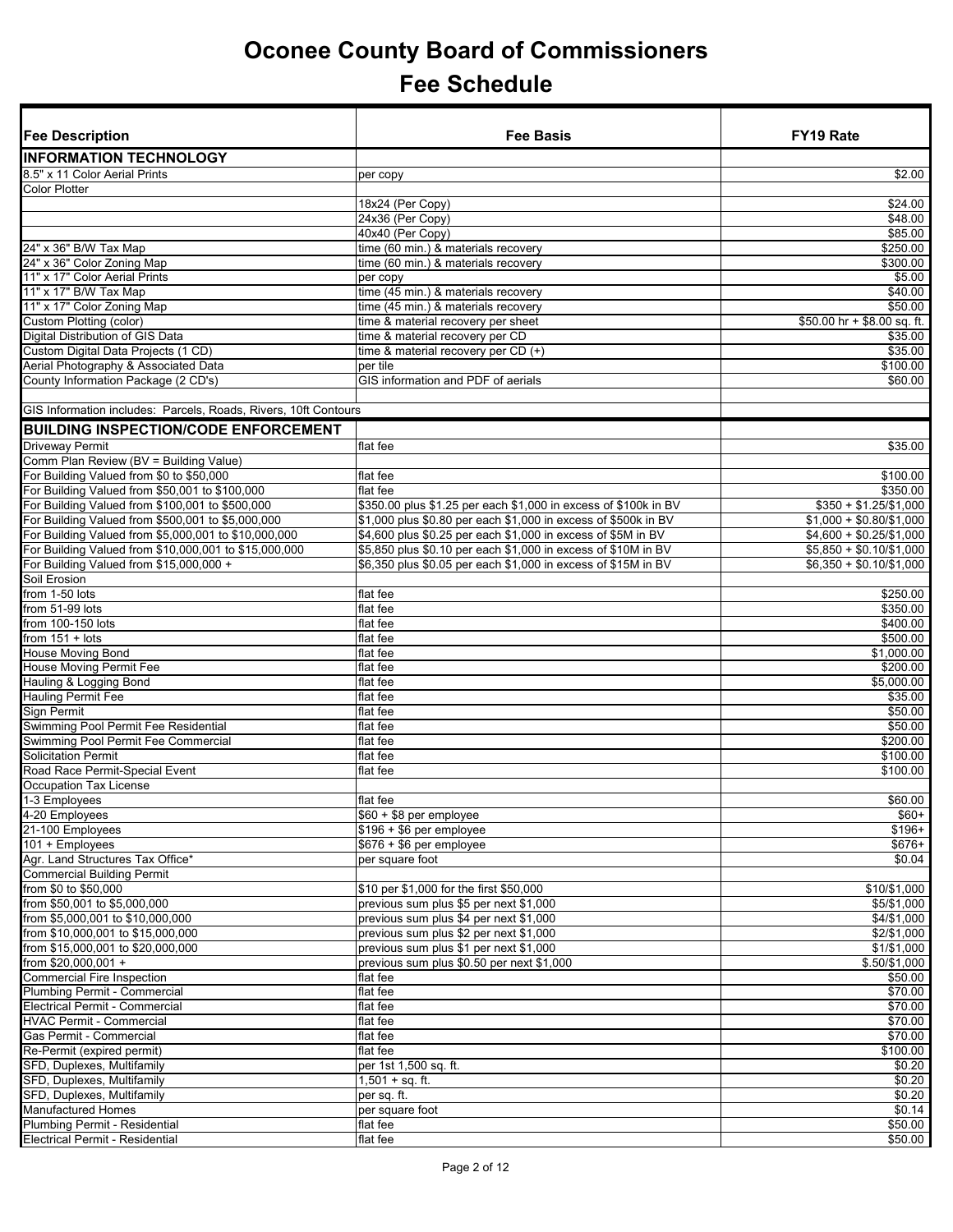| <b>Fee Description</b>                                                                            | <b>Fee Basis</b>                                                                                                                                           | FY19 Rate                      |
|---------------------------------------------------------------------------------------------------|------------------------------------------------------------------------------------------------------------------------------------------------------------|--------------------------------|
| <b>HVAC Permit - Residential</b>                                                                  | flat fee                                                                                                                                                   | \$50.00                        |
| Gas Permit - Residential                                                                          | flat fee                                                                                                                                                   | \$50.00                        |
| Roof Additions to Mobile Homes                                                                    | per square foot                                                                                                                                            | \$0.09                         |
| Remodeled House (Int/Ext)                                                                         | per square foot                                                                                                                                            | \$0.13                         |
| <b>Relocation of Structure</b>                                                                    | per square foot                                                                                                                                            | \$0.16                         |
| Relocation of Existing Mobile Home                                                                | per square foot                                                                                                                                            | \$0.14                         |
| Open Porch w/roof & floor after C/O                                                               | per square foot                                                                                                                                            | \$0.12                         |
| Open Deck 10x10 or larger after C/O                                                               | per square foot                                                                                                                                            | \$0.10                         |
| Outbuildings open end (not farm)                                                                  | per square foot                                                                                                                                            | \$0.11                         |
| New enclosed garages/stg bldgs                                                                    | per square foot                                                                                                                                            | \$0.12                         |
| Enclosed Garage for Living Space<br>Screened Porch, new after C/O                                 | per square foot                                                                                                                                            | \$0.15<br>\$0.13               |
| <b>Enclosed Porch for Living Area</b>                                                             | per square foot<br>per square foot                                                                                                                         | \$0.15                         |
| Additions to Living Area                                                                          | per square foot                                                                                                                                            | \$0.20                         |
| New Car Shelter Open                                                                              | per square foot                                                                                                                                            | \$0.10                         |
| <b>Finished Basement</b>                                                                          | per square foot                                                                                                                                            | \$0.16                         |
| <b>Unfinished Basement</b>                                                                        | per square foot                                                                                                                                            | \$0.10                         |
| 2nd Re-inspection                                                                                 | flat fee                                                                                                                                                   | \$50.00                        |
| 3rd Re-inspection                                                                                 | flat fee                                                                                                                                                   | \$100.00                       |
| Variance (Administrative)                                                                         | flat fee                                                                                                                                                   | Now Collected by Planning Dept |
| Variance (BOC)                                                                                    | flat fee                                                                                                                                                   | Now Collected by Planning Dept |
| Certificate of Occupancy or Cert. of Completion                                                   | flat fee                                                                                                                                                   | \$50.00                        |
| Temporary Certificate of Occupancy                                                                | flat fee                                                                                                                                                   | \$35.00                        |
| <b>New Address</b>                                                                                | flat fee                                                                                                                                                   | \$25.00                        |
| Minimum Permit Fee for Construction                                                               | flat fee                                                                                                                                                   | \$35.00                        |
| <b>Demolition</b>                                                                                 | flat fee                                                                                                                                                   | \$50.00                        |
| Hay Barn                                                                                          | per square foot                                                                                                                                            | \$0.04                         |
| Pole Barn                                                                                         | per square foot                                                                                                                                            | \$0.04                         |
| <b>Enclose Horse Stable</b><br><b>Tractor Shed</b>                                                | per square foot                                                                                                                                            | \$0.06<br>\$0.04               |
| <b>Turkey House</b>                                                                               | per square foot<br>per square foot                                                                                                                         | \$0.04                         |
| Range House                                                                                       | per square foot                                                                                                                                            | \$0.04                         |
| Hog Parlor                                                                                        | per square foot                                                                                                                                            | \$0.04                         |
| Hog Farrowing House                                                                               | per square foot                                                                                                                                            | \$0.04                         |
| Cage Layer House                                                                                  | per square foot                                                                                                                                            | \$0.04                         |
| Dairy Barn                                                                                        | per square foot                                                                                                                                            | \$0.04                         |
| Farm Steel Building                                                                               | per square foot                                                                                                                                            | \$0.06                         |
| <b>Stack House</b>                                                                                | per square foot                                                                                                                                            | \$0.04                         |
| Farm Storage Shed (enclosed)                                                                      | per square foot                                                                                                                                            | \$0.06                         |
| Egg Cooling House                                                                                 | per square foot                                                                                                                                            | \$0.04                         |
|                                                                                                   | *Agr. Land Structures Tax Office includes Hay Barn, Pole Barn, Tractor Shed, Turkey House, Range House, Hog Parlor, Hog Farrowing House, Cage Layer House, |                                |
| Dairy Barn, Farm Steel Building, Stack House, Farm Storage Shed (enclosed) and Egg Cooling House. |                                                                                                                                                            |                                |
| <b>ROAD</b>                                                                                       |                                                                                                                                                            |                                |
| Mulch - Compact Pickup Load                                                                       | per load                                                                                                                                                   | \$5.00                         |
| Mulch - Pickup Load                                                                               | per load                                                                                                                                                   | \$10.00                        |
| Mulch - Single Axle Dump Truck                                                                    | per load                                                                                                                                                   | \$45.00                        |
| Mulch - Tandem Dump Truck                                                                         | per load                                                                                                                                                   | \$75.00                        |
| <b>SANITATION</b>                                                                                 |                                                                                                                                                            |                                |
| <b>Blue Bags - Small</b>                                                                          | per bag                                                                                                                                                    | \$2.00                         |
| Blue Bags - Large                                                                                 | per bag                                                                                                                                                    | \$3.00                         |
| Tipping Fee - Inert Trash                                                                         | per ton with a \$9.50 minimum (up to 600 lbs)                                                                                                              | \$35.00                        |
| Tipping Fee - Landfill                                                                            | per ton with a \$9.50 minimum                                                                                                                              | \$65.00                        |
| $E-911$                                                                                           |                                                                                                                                                            |                                |
| E-911 Fee                                                                                         | per land line                                                                                                                                              | \$1.50                         |
| E-911 Fee                                                                                         | per wireless line                                                                                                                                          | \$1.50                         |
| E-911 Fee                                                                                         | per voice over internet protocol                                                                                                                           | \$1.50                         |
| <b>CIVIC CENTER</b>                                                                               |                                                                                                                                                            |                                |
| OCONEE COUNTY PRIVATE RESIDENT OR CIVIC ORGANIZATION AND NON-OCONEE COUNTY GOVT.                  |                                                                                                                                                            |                                |
| <b>Entire Building</b>                                                                            |                                                                                                                                                            |                                |
|                                                                                                   | per hour / 4 hour min.                                                                                                                                     | \$160.00                       |
|                                                                                                   | per day / (up to 12 hours)                                                                                                                                 | \$1,500.00                     |
|                                                                                                   | per day Friday after 2pm                                                                                                                                   | \$1,500.00                     |
|                                                                                                   | Saturday, Sunday (10hr. Block)                                                                                                                             | \$1,500.00                     |
| Theatre                                                                                           |                                                                                                                                                            |                                |
|                                                                                                   |                                                                                                                                                            |                                |
|                                                                                                   | per hour / 4 hour min.                                                                                                                                     | \$100.00                       |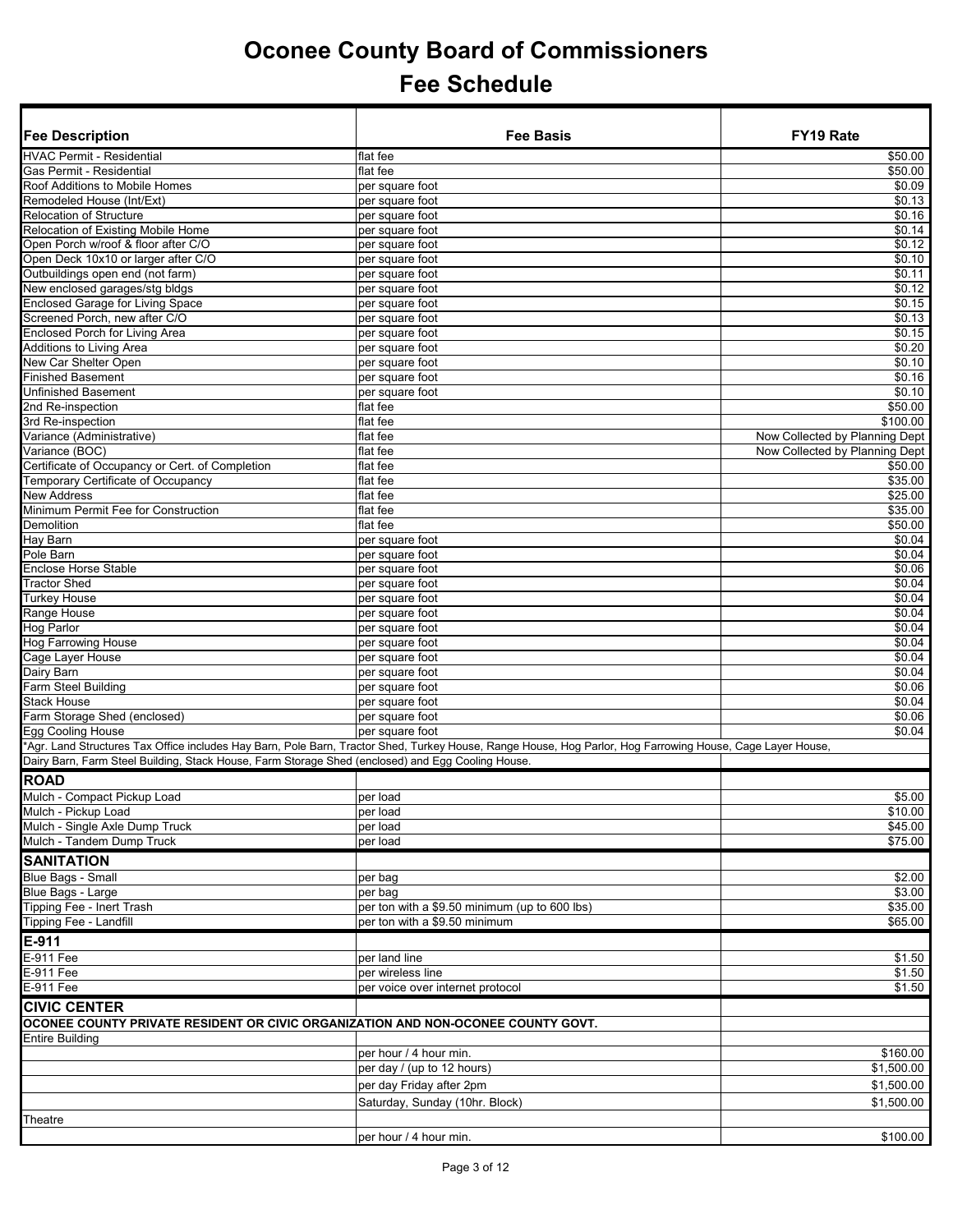| <b>Fee Description</b>                    | <b>Fee Basis</b>                                           | FY19 Rate              |
|-------------------------------------------|------------------------------------------------------------|------------------------|
|                                           | per day / (up to 12 hours)                                 | \$900.00               |
|                                           | per day Friday after 2pm                                   | \$900.00               |
|                                           | Saturday, Sunday (10hr. Block)                             | \$900.00               |
| <b>Entire Banquet Room</b>                |                                                            | $\overline{$95.00}$    |
|                                           | per hour / 4 hour min.<br>per day / (up to 12 hours)       | \$900.00               |
|                                           | per day Friday after 2pm                                   | \$900.00               |
|                                           | Saturday, Sunday (10hr. Block)                             | \$900.00               |
|                                           | Sunday Only (5hr. Block)                                   | \$450.00               |
| Room 1                                    |                                                            |                        |
|                                           | per hour / 4 hour min.<br>per day / (up to 12 hours)       | \$80.00                |
|                                           | per day Friday after 2pm                                   | \$800.00<br>\$900.00   |
|                                           | Saturday, Sunday (10hr. Block)                             | \$900.00               |
| Room 2                                    |                                                            |                        |
|                                           | per hour / 4 hour min.                                     | \$65.00                |
|                                           | per day / (up to 12 hours)                                 | \$650.00               |
|                                           | per day Friday after 2pm                                   | \$900.00               |
| Room 3                                    | Saturday, Sunday (10hr. Block)                             | \$900.00               |
|                                           | per hour / 4 hour min.                                     | \$50.00                |
|                                           | per day / (up to 12 hours)                                 | \$500.00               |
|                                           | per day Friday after 2pm                                   | \$900.00               |
|                                           | Saturday, Sunday (10hr. Block)                             | \$900.00               |
| Room 2 & 3 together                       |                                                            |                        |
|                                           | per hour / 4 hour min.<br>per day / (up to 12 hours)       | \$75.00<br>\$750.00    |
|                                           | per day Friday after 2pm                                   | \$900.00               |
|                                           | Saturday, Sunday (10hr. Block)                             | \$900.00               |
| Rotunda                                   |                                                            |                        |
|                                           | per hour / 4 hour min.                                     | \$150.00               |
|                                           | per day / (up to 12 hours)                                 | \$1,500.00             |
|                                           | per day Friday after 2pm                                   | \$1,500.00             |
|                                           | Saturday, Sunday (10hr. Block)                             | \$1,500.00             |
| NON-OCONEE COUNTY NON-PROFIT ORGANIZATION |                                                            |                        |
| <b>Entire Building</b>                    |                                                            |                        |
|                                           | per hour / 4 hour min.                                     | \$175.00               |
|                                           | per day / (up to 12 hours)                                 | \$1,800.00             |
|                                           | per day Friday after 2pm<br>Saturday, Sunday (10hr. Block) | \$1,800.00             |
| Theatre                                   |                                                            | \$1,800.00             |
|                                           | per hour / 4 hour min.                                     | \$125.00               |
|                                           | per day / (up to 12 hours)                                 | \$1,100.00             |
|                                           | per day Friday after 2pm                                   | \$1,100.00             |
|                                           | Saturday, Sunday (10hr. Block)                             | \$1,100.00             |
| <b>Entire Banquet Room</b>                |                                                            |                        |
|                                           | per hour / 4 hour min.<br>per day / (up to 12 hours)       | \$125.00<br>\$1,000.00 |
|                                           | per day Friday after 2pm                                   | \$1,000.00             |
|                                           | Saturday, Sunday (10hr. Block)                             | \$1,000.00             |
|                                           | Sunday Only (5hr. Block)                                   | \$550.00               |
| Room 1                                    |                                                            |                        |
|                                           | per hour / 4 hour min.                                     | \$90.00                |
|                                           | per day / (up to 12 hours)<br>per day Friday after 2pm     | \$875.00<br>\$1,000.00 |
|                                           | Saturday, Sunday (10hr. Block)                             | \$1,000.00             |
| Room 2                                    |                                                            |                        |
|                                           | per hour / 4 hour min.                                     | \$75.00                |
|                                           | per day / (up to 12 hours)                                 | \$750.00               |
|                                           | per day Friday after 2pm                                   | \$1,000.00             |
|                                           | Saturday, Sunday (10hr. Block)                             | \$1,000.00             |
| Room 3                                    | per hour / 4 hour min.                                     | \$60.00                |
|                                           | per day / (up to 12 hours)                                 | \$625.00               |
|                                           | per day Friday after 2pm                                   | \$1,000.00             |
|                                           | Saturday, Sunday (10hr. Block)                             | \$1,000.00             |
| Rooms 2 & 3 together                      |                                                            |                        |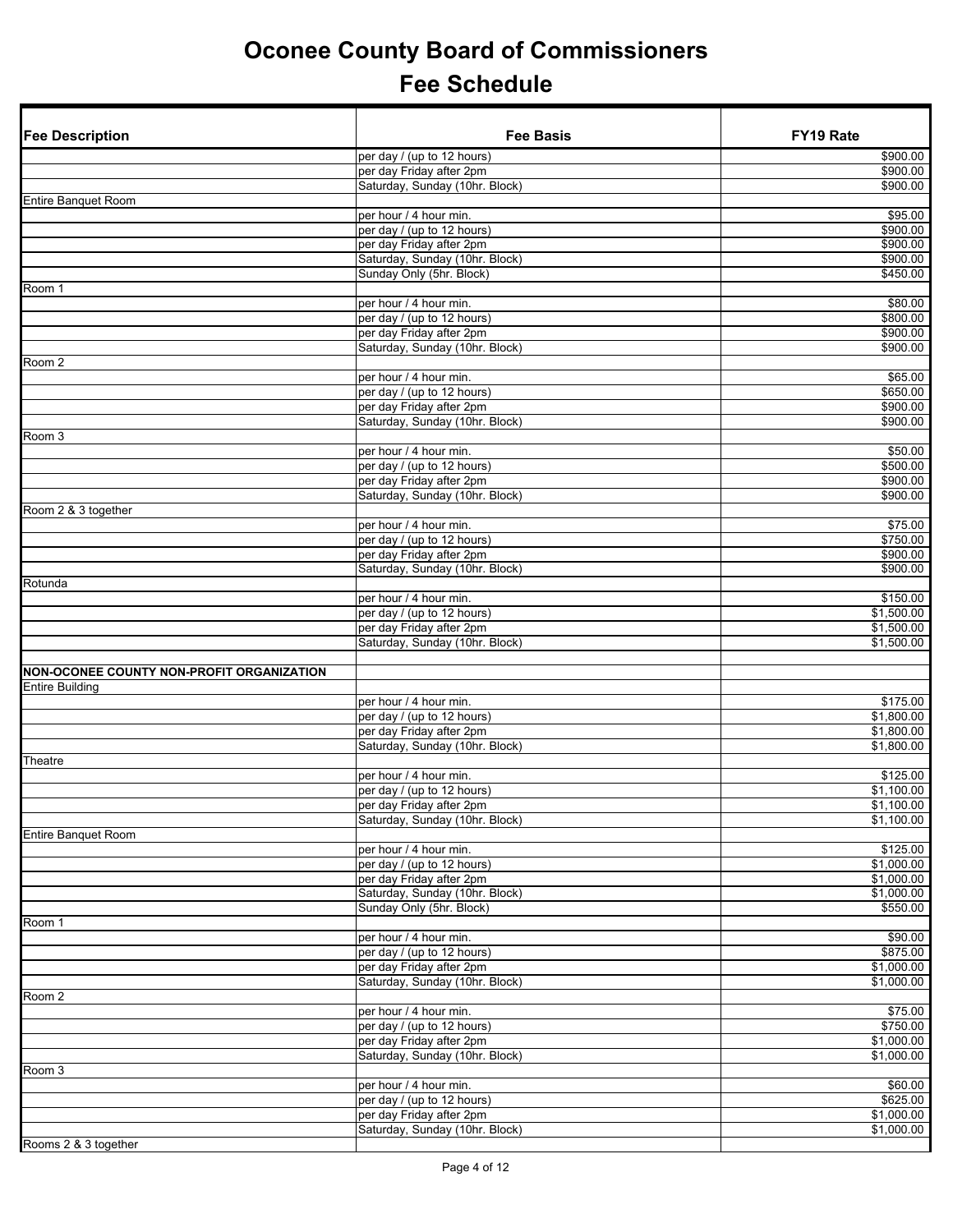| <b>Fee Description</b>                                           | <b>Fee Basis</b>                                | FY19 Rate           |
|------------------------------------------------------------------|-------------------------------------------------|---------------------|
|                                                                  | per hour / 4 hour min.                          | \$85.00             |
|                                                                  | per day / (up to 12 hours)                      | \$825.00            |
|                                                                  | per day Friday after 2pm                        | \$1,000.00          |
|                                                                  | Saturday, Sunday (10hr. Block)                  | \$1,000.00          |
| Rotunda                                                          |                                                 |                     |
|                                                                  | per hour / 4 hour min.                          | \$160.00            |
|                                                                  | per day / (up to 12 hours)                      | \$1,600.00          |
|                                                                  | per day Friday after 2pm                        | \$1,600.00          |
|                                                                  | Saturday, Sunday (10hr. Block)                  | \$1,600.00          |
| COMMERCIAL OR NON-OCONEE COUNTY PRIVATE RESIDENT OR ORGANIZATION |                                                 |                     |
| <b>Entire Building</b>                                           |                                                 |                     |
|                                                                  | per hour / 4 hour min.                          | \$250.00            |
|                                                                  | per day / (up to 12 hours)                      | \$2,000.00          |
|                                                                  | per day Friday after 2pm                        | \$2,000.00          |
|                                                                  | Saturday, Sunday (10hr. Block)                  | \$2,000.00          |
| Theatre                                                          |                                                 |                     |
|                                                                  | per hour / 4 hour min.                          | \$135.00            |
|                                                                  | per day / (up to 12 hours)                      | \$1,300.00          |
|                                                                  | per day Friday after 2pm                        | \$1,300.00          |
|                                                                  | Saturday, Sunday (10hr. Block)                  | \$1,300.00          |
| <b>Entire Banquet Room</b>                                       |                                                 |                     |
|                                                                  | per hour / 4 hour min.                          | \$135.00            |
|                                                                  | per day / (up to 12 hours)                      | \$1,200.00          |
|                                                                  | per day Friday after 2pm                        | \$1,200.00          |
|                                                                  | Saturday, Sunday (10hr. Block)                  | \$1,200.00          |
|                                                                  | Sunday Only (5hr. Block)                        | \$600.00            |
| Room 1                                                           |                                                 |                     |
|                                                                  | per hour / 4 hour min.                          | \$100.00            |
|                                                                  | per day / (up to 12 hours)                      | \$1,000.00          |
|                                                                  | per day Friday after 2pm                        | \$1,200.00          |
| Room 2                                                           | Saturday, Sunday (10hr. Block)                  | \$1,200.00          |
|                                                                  | per hour / 4 hour min.                          | \$85.00             |
|                                                                  | per day / (up to 12 hours)                      | \$850.00            |
|                                                                  | per day Friday after 2pm                        | \$1,200.00          |
|                                                                  | Saturday, Sunday (10hr. Block)                  | \$1,200.00          |
| Room <sub>3</sub>                                                |                                                 |                     |
|                                                                  | per hour / 4 hour min.                          | \$75.00             |
|                                                                  | per day / (up to 12 hours)                      | \$750.00            |
|                                                                  | per day Friday after 2pm                        | \$1,200.00          |
|                                                                  | Saturday, Sunday (10hr. Block)                  | \$1,200.00          |
| Rooms 2 & 3 together                                             |                                                 |                     |
|                                                                  | per hour / 4 hour min.                          | \$90.00             |
|                                                                  | per day / (up to 12 hours)                      | \$900.00            |
|                                                                  | per day Friday after 2pm                        | \$1,200.00          |
|                                                                  | Saturday, Sunday (10hr. Block)                  | \$1,200.00          |
| Rotunda                                                          |                                                 |                     |
|                                                                  | per hour / 4 hour min.                          | \$225.00            |
|                                                                  | per day / (up to 12 hours)                      | \$2,000.00          |
|                                                                  | per day Friday after 2pm                        | \$2,000.00          |
|                                                                  | Saturday, Sunday (10hr. Block)                  | \$2,000.00          |
|                                                                  |                                                 |                     |
| <b>SPECIAL RATES</b>                                             |                                                 |                     |
| Non-profit Oconee County Cultural Arts Theatrical Organizations  |                                                 |                     |
|                                                                  | one week of residence in theatre                | \$2,750.00          |
|                                                                  | extra week day                                  | \$600.00            |
|                                                                  | extra weekend day                               | \$800.00            |
| Oconee County Religious/Church Organizations<br>Dance Floor      | same as private resident rates<br>up to 24'X24' | \$250.00            |
|                                                                  | each additional piece                           |                     |
| Security                                                         | min. 1st Deputy, 1st 4 hours                    | \$10.00<br>\$175.00 |
|                                                                  | each additional hour                            | \$40.00             |
| Cleaning                                                         | minimum                                         | \$150.00            |
|                                                                  | per man-hour                                    | \$50.00             |
| Linens                                                           | per tablecloth (min. 10)                        | \$6.00              |
| Technicians                                                      | per hour, 4 hr. min. per shift                  | \$20.00             |
|                                                                  |                                                 |                     |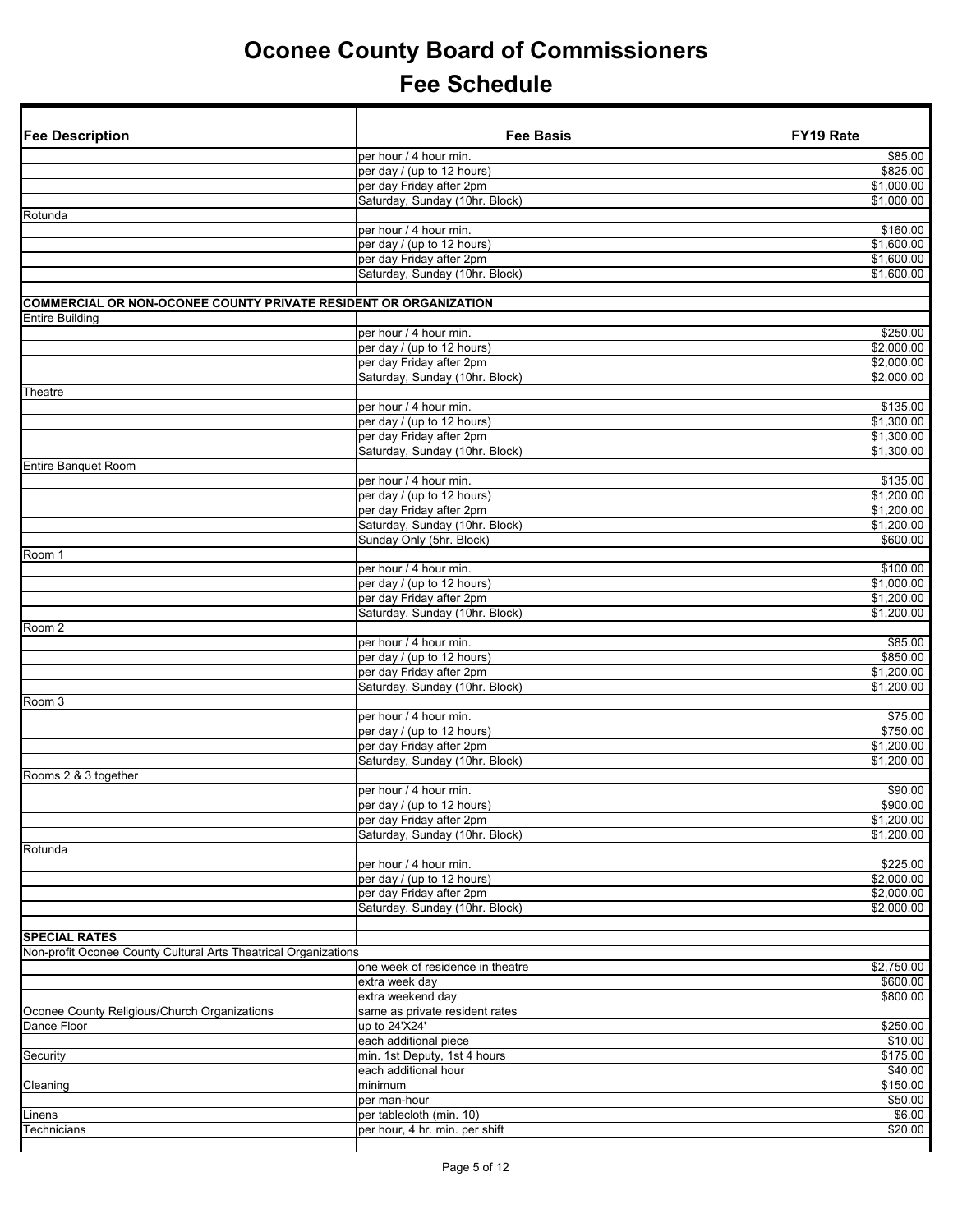| <b>Fee Description</b>                                             | <b>Fee Basis</b>                                   | FY19 Rate             |
|--------------------------------------------------------------------|----------------------------------------------------|-----------------------|
| <b>ANIMAL SERVICES</b>                                             |                                                    |                       |
| <b>Impound</b>                                                     | Per Day                                            |                       |
| Impound - Sterilized                                               | 1st                                                | \$15.00               |
| Impound - Sterilized                                               | 2nd                                                | $\frac{1}{20.00}$     |
| Impound - Sterilized                                               | 3rd                                                | \$30.00               |
| Impound - Sterilized                                               | $4th +$                                            | \$50.00               |
| Impound - Sterilized - Rabies Quarantine<br>Impound - Unsterilized | Add                                                | \$10.00<br>\$25.00    |
| Impound - Unsterilized                                             | 1st<br>2 <sub>nd</sub>                             | \$50.00               |
| Impound - Unsterilized                                             | 3rd                                                | \$75.00               |
| Impound - Unsterilized                                             | $4th +$                                            | \$100.00              |
| Impound - Unsterilized - Rabies Quarantine                         | Add                                                | \$10.00               |
| Livestock/Exotic - Boarding                                        | Daily-plus feed, transport, and/or associated fees | \$25.00               |
| <b>Boarding</b>                                                    | Per Day                                            |                       |
| Boarding - Sterilized                                              | 1st                                                | \$5.00                |
| Boarding - Sterilized                                              | 2nd                                                | \$25.00               |
| Boarding - Sterilized<br>Boarding - Sterilized                     | 3rd<br>$4th +$                                     | \$30.00<br>\$40.00    |
| Boarding - Sterilized - Rabies Quarantine                          | Per Day - additional fee for quarantine protocol   | \$5.00                |
| Boarding - Unsterilized                                            | 1st                                                | \$5.00                |
| Boarding - Unsterilized                                            | 2nd                                                | \$30.00               |
| Boarding - Unsterilized                                            | 3rd                                                | \$40.00               |
| Boarding - Unsterilized                                            | $4th +$                                            | \$50.00               |
| Boarding - Unsterilized - Rabies Quarantine                        | Per Day - additional fee for quarantine protocol   | \$5.00                |
| <b>Surrender Fee</b>                                               |                                                    |                       |
| Per Animal                                                         | 00-10 lb.                                          | \$15.00               |
| Per Animal                                                         | 11-20 lb.                                          | $\frac{1}{20.00}$     |
| Per Animal                                                         | 21-30 lb.                                          | \$25.00               |
| Per Animal<br>Per Animal                                           | 31-40 lb.<br>41-50 lb.                             | \$30.00<br>\$35.00    |
| Per Animal                                                         | 51-75 lb.                                          | \$45.00               |
| Per Animal                                                         | 76-100 lb.                                         | \$55.00               |
| <b>Adoption Fee</b>                                                |                                                    |                       |
| Adoption                                                           | Each                                               | \$75.00               |
| Senior Citizen Adoption                                            | Each                                               | \$50.00               |
| <b>Event Adoption</b>                                              | Each                                               | \$50.00               |
| Vaccinations/Chip**                                                |                                                    |                       |
| Bortella - Kennel Cough                                            | Impound                                            | \$15.00               |
| Distemper/Wormer                                                   | Impound                                            | \$10.00               |
| Misc Vetting as Required                                           | Impound                                            | <b>Current Cost</b>   |
| Microchip                                                          | Each                                               | \$20.00               |
| <b>Event Rabies and Microchip</b>                                  | Per Animal                                         | According to Cost     |
| <b>Classification Fee</b>                                          |                                                    |                       |
| <b>Public Threat</b>                                               | Yearly                                             | \$200.00              |
| <b>Potentially Dangerous</b><br>Dangerous Dog                      | Yearly<br>Yearly                                   | \$300.00<br>\$500.00  |
| <b>Vicious Dog</b>                                                 | Yearly                                             | \$750.00              |
| Dangerous Dog Sign                                                 | Each - minimum of 4; 1 for each corner             | \$50.00               |
| <b>Transport Fee</b>                                               |                                                    |                       |
| <b>Owner Surrender</b>                                             | Pick-up                                            | \$25.00               |
| <b>Emergency Transport</b>                                         | Each Way                                           | \$25.00               |
| Open Records                                                       | Per - Page                                         | \$0.10                |
| Document Copies                                                    | Per - Page                                         | \$0.25                |
| Check - NSF                                                        | Per - Check                                        | <b>Bank Rate</b>      |
| <b>PARKS &amp; RECREATION</b>                                      |                                                    |                       |
| Facility Rentals (OVP/BSC/HP/HCM Park)                             |                                                    |                       |
| <b>Booking Fee</b>                                                 | As needed per booking                              | \$100.00              |
|                                                                    |                                                    |                       |
| <b>Park Indoor and Covered Facilities</b>                          |                                                    |                       |
| <b>BSC Pavilion</b>                                                | per 2 hours                                        | \$25.00               |
|                                                                    |                                                    |                       |
| <b>HCM Gym</b>                                                     | per day                                            | \$350.00              |
| <b>HCM Gym</b>                                                     | per hour                                           | \$35.00               |
| <b>HCM Pavilion</b>                                                | per 2 hours                                        | \$25.00               |
| HP Pavilion/Main Arena                                             | per event                                          | $$100.00 - $5,000.00$ |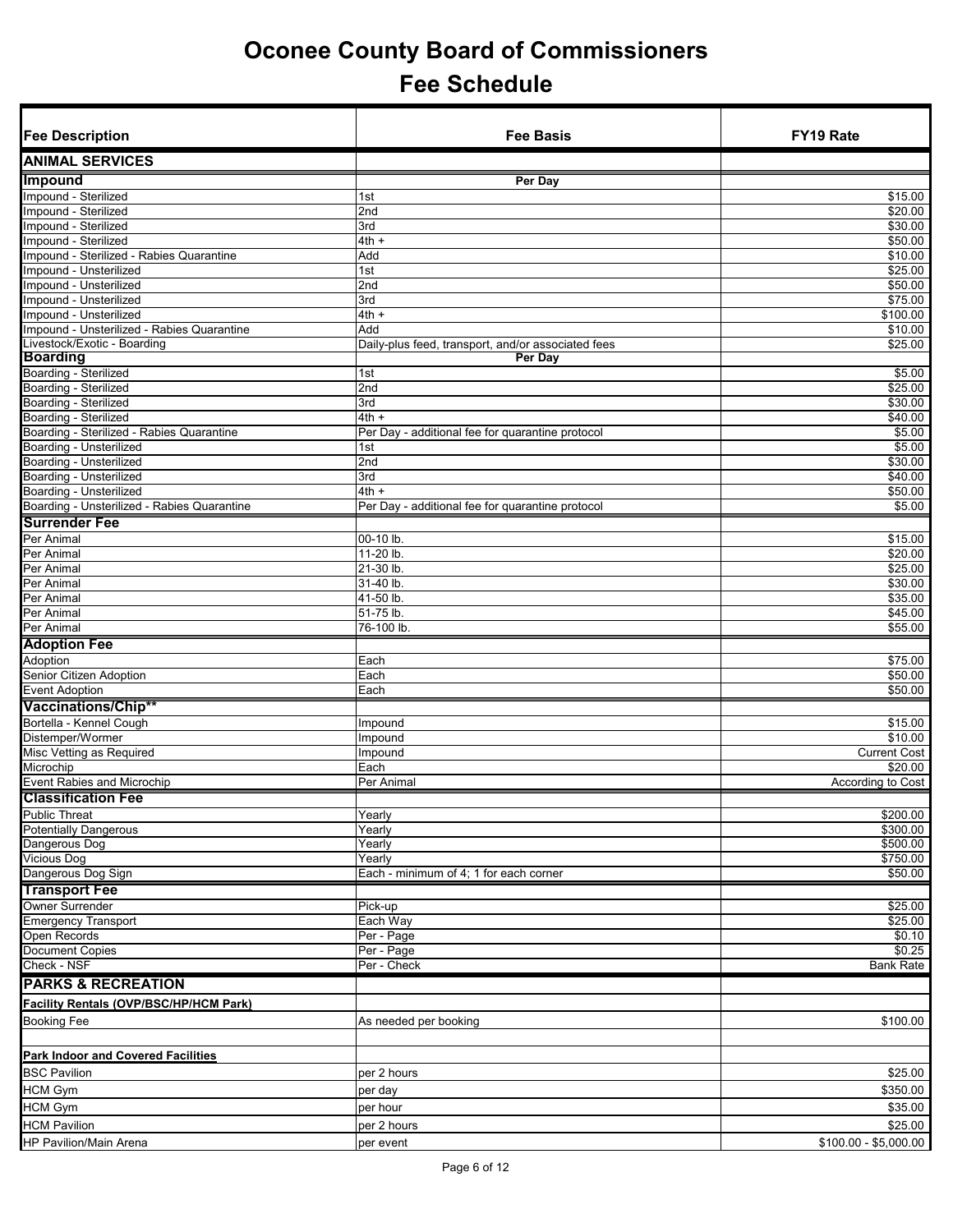| <b>Fee Description</b>                                                      | <b>Fee Basis</b>                   | FY19 Rate             |
|-----------------------------------------------------------------------------|------------------------------------|-----------------------|
| HP Feeder Barn                                                              | per event                          | \$50.00 - \$2,000.00  |
| OVP All 4 Rooms                                                             | per hour (4 hour minimum)          | \$100.00              |
| OVP All 4 Rooms                                                             | per day (up to 12 hours)           | \$900.00              |
| OVP Arts and Crafts Room                                                    | per hour 1-4 hours                 | \$35.00               |
| OVP Arts and Crafts Room                                                    | per hour 5+ hours                  | \$25.00               |
| OVP Conference Room                                                         | per hour 1-4 hours                 | \$50.00               |
| <b>OVP Conference Room</b>                                                  | per hour 5+ hours                  | \$35.00               |
| <b>OVP Community Room A</b>                                                 | per hour 1-4 hours                 | \$35.00               |
| <b>OVP Community Room A</b>                                                 | per hour 5+ hours                  | \$25.00               |
| <b>OVP Community Room B</b>                                                 | per hour 1-4 hours                 | \$35.00               |
| <b>OVP Community Room B</b>                                                 | per hour 5+ hours                  | \$25.00               |
| <b>OVP Community Rooms A&amp;B</b>                                          | per hour 1-4 hours                 | \$65.00               |
| <b>OVP Community Rooms A&amp;B</b>                                          | per hour 5+ hours                  | \$55.00               |
| OVP Gym-Main Court                                                          | per hour                           | \$50.00               |
| OVP Gym-Main Court                                                          | per day (12 hours)                 | \$500.00              |
| <b>OVP Pavilion</b>                                                         | per 2 hours                        | \$35.00               |
|                                                                             |                                    |                       |
| <b>Park Outdoor Sports Facilities</b>                                       |                                    |                       |
| <b>Baseball/Softball Fields</b>                                             | per field/per hour                 | \$25.00               |
| <b>Concession Stand</b>                                                     | per hour                           | \$25.00               |
| Tournament - Baseball/SoftballSoccer Fields                                 | per field/per hour                 | \$35.00               |
| 1 Day Tournament - Baseball/Softball/Soccer Fields                          | per field/per day                  | \$275.00              |
| 2 Day Tournament - Baseball/Softball/Soccer Fields                          | per field/per day                  | \$250.00              |
| 3 Day Tournament - Baseball/Softball/Soccer Fields                          | per field/per day                  | \$225.00              |
| <b>HCM General Grounds</b>                                                  | per field/per hour                 | \$35.00               |
| <b>HCM General Grounds</b>                                                  | per field/per day                  | \$150.00              |
| Field Lights surcharge**                                                    | per field/per hour                 | \$15.00               |
| <b>OVP General Grounds</b>                                                  | per field/per hour                 | \$35.00               |
| <b>OVP General Grounds</b>                                                  | per field/per day                  | \$150.00              |
| <b>OVP Multipurpose Field</b>                                               | per field/per hour                 | \$35.00               |
| <b>OVP Multipurpose Field</b>                                               | per field/per day                  | \$150.00              |
| <b>OVP Soccer Field</b>                                                     | per field/per hour                 | \$35.00               |
| <b>OVP Soccer Field</b>                                                     | per field/per day                  | \$150.00              |
| Tennis Court                                                                | per court/per hour                 | \$20.00               |
| <b>Tennis Court</b>                                                         | per court/per day                  | \$100.00              |
| Tennis Lights surcharge**                                                   | per set of 2 courts/per hour       | \$15.00               |
| Supervision                                                                 | per hour/per person                | \$15.00               |
| Road Race - 5K/1 mile                                                       | per race/per day                   | \$200.00              |
| <b>HCM Disc Golf Course</b>                                                 | per event/per day                  | \$200.00              |
|                                                                             |                                    |                       |
| <b>Heritage Park</b>                                                        |                                    |                       |
| HP stall rental mandatory for all horses at shows according to fees listed. |                                    |                       |
| 1-2 days                                                                    | per stall                          | \$25.00               |
| Additional days                                                             | per stall/ per extra day           | \$5.00                |
| Camper Fee                                                                  | per vehicle (must be pre-approved) | \$10.00               |
|                                                                             |                                    |                       |
| <b>Trails</b>                                                               |                                    |                       |
| Trail Rental                                                                | per event                          | \$250.00 - \$1,000.00 |
|                                                                             |                                    |                       |
| <b>Shared Fees</b>                                                          |                                    |                       |
| <b>Ticket Share</b>                                                         | per sold ticket                    | \$1.00                |
| <b>Ticket Share Deposit</b>                                                 | per large event/performance        | \$500.00              |
| Parking Fee Share                                                           | per paid vehicle                   | \$1.00                |
| Vendor Share                                                                | per vendor per event               | \$150.00 - \$300.00   |
|                                                                             |                                    |                       |
| Out of County/Commercial Groups                                             | <b>Surcharges</b>                  |                       |
| Out of County/Commercial Groups                                             | per facility/hour surcharge        | \$15.00               |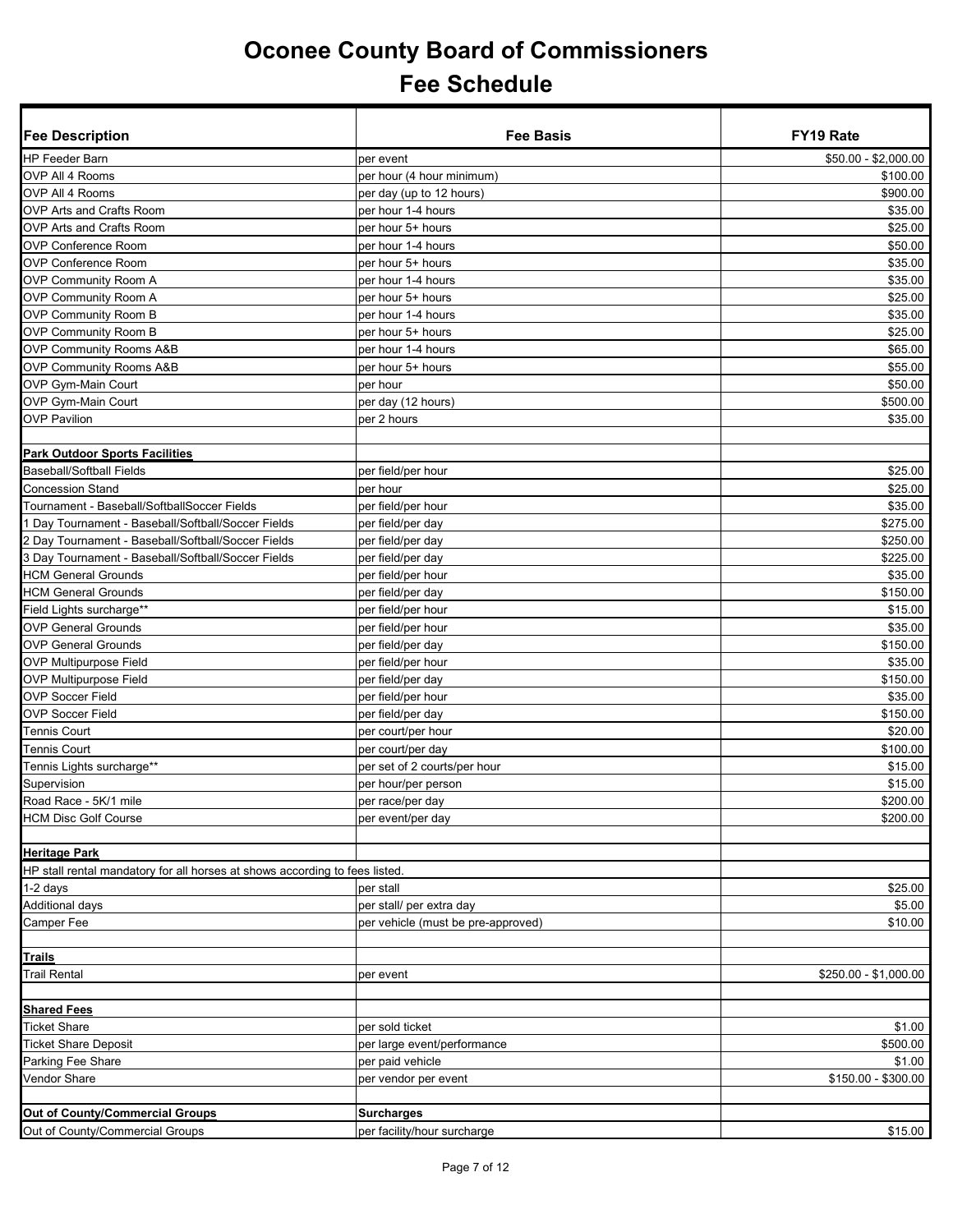| <b>Fee Description</b>                                        | Fee Basis                                        | <b>FY19 Rate</b>      |
|---------------------------------------------------------------|--------------------------------------------------|-----------------------|
| Out of County/Commercial Groups                               | per facility/day surcharge                       | \$50.00               |
|                                                               |                                                  |                       |
| <b>Program Division</b>                                       |                                                  |                       |
| <b>Youth Sports</b>                                           |                                                  |                       |
| Baseball - Start Smart                                        | per person                                       | \$55.00               |
| <b>Basketball</b>                                             | per person                                       | \$95.00               |
| Basketball - Academy                                          | per person                                       | \$130.00              |
| Basketball - Instructional - 5-6 years                        | per person                                       | \$75.00               |
| Basketball - Start Smart Program                              | per person                                       | \$55.00               |
| Basketball - Competitive/Select League                        | per person                                       | \$155.00              |
| Basketball - Summer Program                                   | per person                                       | \$80.00               |
| Cheerleading                                                  | per person                                       | \$175.00              |
| <b>Cheer Competition</b>                                      | per person                                       | \$100.00 - \$200.00   |
| Football - Flag Football - 5 - 8 years                        | per person                                       | \$70.00               |
| Football - Flag Football - 9 and older                        | per person                                       | \$80.00               |
| Football - Tackle Football                                    | per person                                       | \$185.00              |
| Golf - Sticks for Kids                                        | per person                                       | \$135.00              |
| Soccer - U10, U12, U14, U17                                   | per person                                       | \$90.00               |
| Soccer - U6, U8                                               | per person                                       | \$80.00               |
| Soccer - Instructional Training                               | per person                                       | \$110.00-\$175.00     |
| Soccer - Start Smart Program                                  | per person                                       | \$55.00               |
| Spirit Program                                                | per person                                       | \$55.00 - \$75.00     |
| Swimming - GRPA District Meet                                 | per person                                       | $$25.00 - $50.00$     |
| Swimming - GRPA State Meet+A6                                 | per person                                       | $$25.00 - $50.00$     |
| Volleyball - Instructional Program                            | per person                                       | \$85.00               |
| √olleyball - League                                           | per person                                       | \$95.00               |
|                                                               |                                                  |                       |
| <b>Youth Camps</b>                                            |                                                  |                       |
| Youth Camps - Various                                         | per person/per week (9 instruction hours)        | \$90.00               |
| Youth Camps - Various                                         | per person/per week (12 instruction hours)       | \$100.00              |
| Youth Camps - Various                                         | per person/per week (15 instruction hours)       | \$115.00              |
| Youth Camps - Various                                         | per person/per week (20 instruction hours)       | \$125.00              |
| Youth Camps - Various                                         | per person/per week (25 instruction hours)       | \$150.00              |
|                                                               |                                                  |                       |
| <b>Sports Camps</b>                                           |                                                  |                       |
| Miscellaneous Camps                                           | per person                                       | \$50.00 - \$200.00    |
|                                                               |                                                  |                       |
| <b>High School Intramural Sports</b>                          |                                                  |                       |
| <b>Basketball League</b>                                      | per person                                       | \$95.00               |
| Flag Football League<br>Soccer League                         | per person<br>per person                         | \$80.00<br>\$90.00    |
|                                                               |                                                  |                       |
| <b>Out of County</b>                                          | <b>Surcharges</b>                                |                       |
| Out of County (non-resident)                                  | per person/per program                           | 150% per program rate |
|                                                               |                                                  |                       |
| <b>Afterschool Program</b>                                    |                                                  |                       |
| After School in the School<br>After School in the School Flex | per week/per person<br>per 3 day week/per person | \$70.00<br>\$45.00    |
| After School in the School Teacher                            | per week/per person                              | \$25.00               |
| After School Late Fees                                        | per week/per person                              | \$10.00               |
| After School Clubs                                            | per session/ per person                          | $$85.00 - $135.00$    |
| After School - School Holidays                                | per day/per person                               | \$30.00               |
| Youth Events                                                  | per event/per person                             | $$15.00 - $50.00$     |
|                                                               |                                                  |                       |
| Day Camps                                                     |                                                  | \$120.00              |
| Summer Day Camp                                               | per week/per person                              |                       |
| <b>Additional Programs</b>                                    |                                                  |                       |
| Home School PE                                                | per person                                       | \$55.00               |
| Miscellaneous Instructional Programs                          | per person                                       | \$25.00 - \$225.00    |
|                                                               |                                                  |                       |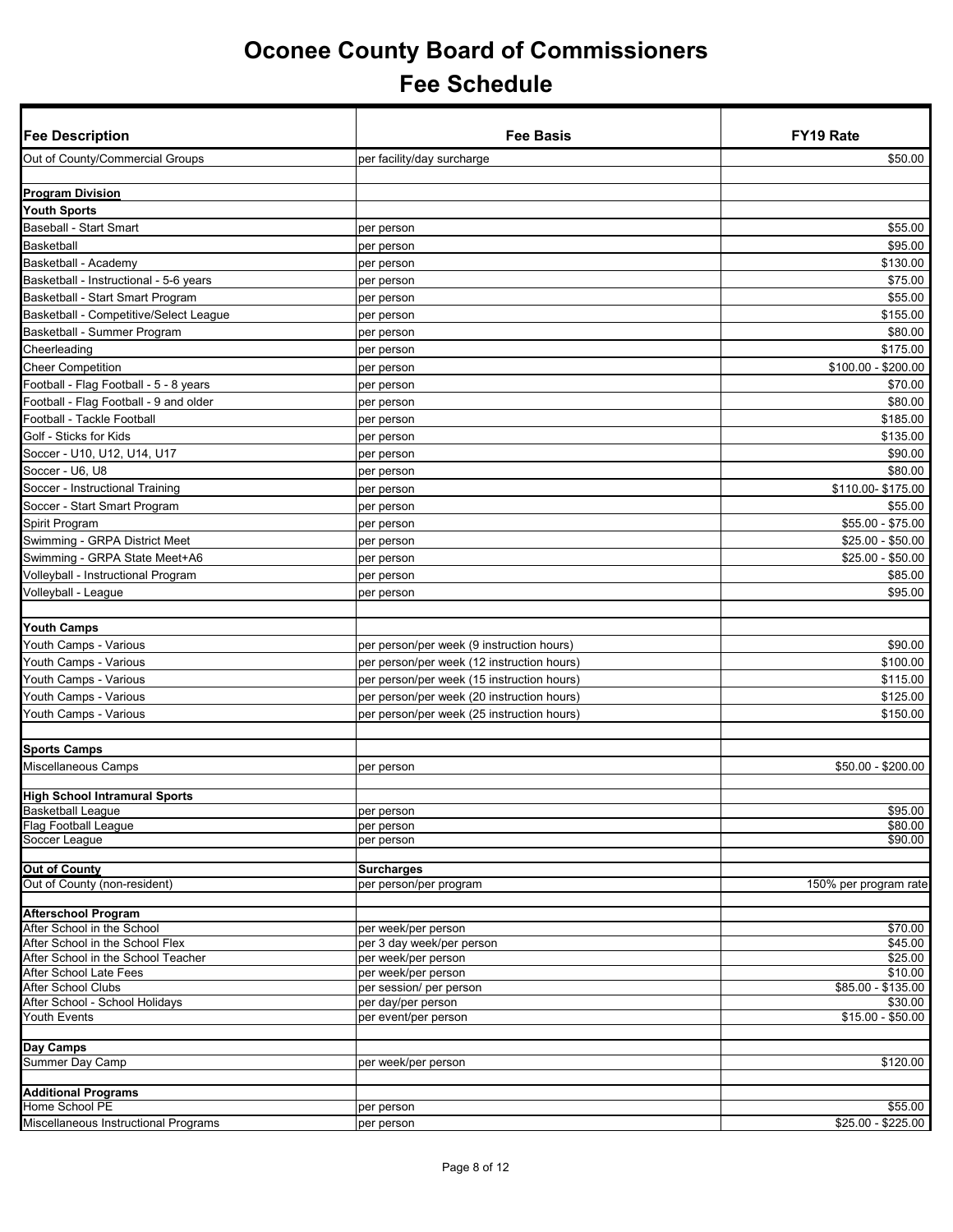| <b>Fee Description</b>                                                                                                         | <b>Fee Basis</b>                                                                                                                                                   | <b>FY19 Rate</b>    |
|--------------------------------------------------------------------------------------------------------------------------------|--------------------------------------------------------------------------------------------------------------------------------------------------------------------|---------------------|
| <b>Adult Sports</b>                                                                                                            |                                                                                                                                                                    |                     |
| <b>Adult Badminton</b>                                                                                                         | per player                                                                                                                                                         | \$60.00             |
| Adult Basketball                                                                                                               | per game/per team                                                                                                                                                  | \$60.00             |
| <b>Adult Flag Football</b>                                                                                                     | per game/per team                                                                                                                                                  | \$60.00             |
| <b>Adult Soccer</b>                                                                                                            | per game/per team                                                                                                                                                  | \$60.00             |
| <b>Adult Softball</b>                                                                                                          | per game/per team                                                                                                                                                  | \$60.00             |
| Adult Softball - Men's 50 & Over                                                                                               | per player                                                                                                                                                         | \$60.00             |
| <b>Adult Volleyball</b>                                                                                                        | per game/per team                                                                                                                                                  | \$60.00             |
| <b>Adult Tournament Fees</b>                                                                                                   | per player or team                                                                                                                                                 | $$5.00 - $250.00$   |
| Tennis Program                                                                                                                 |                                                                                                                                                                    |                     |
| Tennis Programs - Youth & Adult                                                                                                | per session                                                                                                                                                        | $$25.00 - $225.00$  |
| Tennis Team League Court Fee - 3 Lines                                                                                         | per team/per season                                                                                                                                                | \$100.00            |
| Tennis Team League Court Fee - 5 Lines                                                                                         | per team/per season                                                                                                                                                | \$150.00            |
| <b>Fitness Programs</b>                                                                                                        |                                                                                                                                                                    |                     |
| <b>OVP Fitness Membership</b>                                                                                                  | per person/per year                                                                                                                                                | \$120.00            |
| <b>OVP Fitness Membership</b>                                                                                                  | per person/month                                                                                                                                                   | \$20.00             |
| <b>OVP Fitness Membership</b>                                                                                                  | per person/quarter                                                                                                                                                 | \$40.00             |
| OVP Track/Open Gym                                                                                                             | per person/per card/per year                                                                                                                                       | \$5.00              |
| OVP - Membership Replacement Card                                                                                              | per person/per card                                                                                                                                                | \$5.00              |
| <b>OVP Guest Pass</b>                                                                                                          | per person/per visit                                                                                                                                               | \$10.00             |
| Yoga                                                                                                                           | per person                                                                                                                                                         | \$50.00 - \$150.00  |
| <b>Department Special Events</b>                                                                                               |                                                                                                                                                                    |                     |
| <b>Disc Golf Tournament</b>                                                                                                    | per person                                                                                                                                                         | \$30.00             |
| Movie in the Park                                                                                                              | per event                                                                                                                                                          | Free                |
| Pitch, Hit and Run Event                                                                                                       | per event                                                                                                                                                          | Free                |
| Punt, Pass and Kick Event                                                                                                      | per event                                                                                                                                                          | Free                |
| Table Tennis Tournament                                                                                                        | per event                                                                                                                                                          | \$15.00             |
| Touch a Truck                                                                                                                  | per event                                                                                                                                                          | Free                |
| Sponsorship                                                                                                                    |                                                                                                                                                                    |                     |
| Disc Golf Hole Sponsors                                                                                                        | per hole per year                                                                                                                                                  | \$100.00            |
| Disc Golf Hole Sponsor                                                                                                         | per hole per year (5 year agreement)                                                                                                                               | \$400.00            |
| Scoreboard Sponsor                                                                                                             | per scoreboard per year                                                                                                                                            | \$500.00            |
| Scoreboard Sponsor                                                                                                             | per scoreboard (5 year agreement)                                                                                                                                  | \$2,000.00          |
| <b>User Groups</b>                                                                                                             |                                                                                                                                                                    |                     |
| Oconee County Little League                                                                                                    | per person/per season                                                                                                                                              | \$20.00             |
| Select Program Activity Fee                                                                                                    | per player/per season                                                                                                                                              | \$80.00 - \$175.00  |
|                                                                                                                                |                                                                                                                                                                    |                     |
| Travel Teams must complete a reservation form and provide proof of General Liability Insurance in accordance with policies.    | User Groups interested in reserving a facility on a regular basis must complete all guidelines required in the User Group Agreement.                               |                     |
|                                                                                                                                |                                                                                                                                                                    |                     |
| <b>Board of Education</b>                                                                                                      |                                                                                                                                                                    |                     |
| Fees do not apply to Oconee County School System 4-H, FFA, and similar youth service organization events.                      | Board of Education/Oconee County School System may reserve park facilities for competitive interscholastic activities, in accordance with the Joint Use Agreement. |                     |
|                                                                                                                                |                                                                                                                                                                    |                     |
| <b>General Notes</b><br>Fees for facilities are for reservation purposes only. Usage of some facilities require a reservation. |                                                                                                                                                                    |                     |
|                                                                                                                                | Facilities not being utilized for departmental programs or reserved by outside groups are on a first come/ first serve use for the public.                         |                     |
| Fees listed are for Oconee County residents, Oconee County non-profit groups and non-Oconee Government Groups.                 |                                                                                                                                                                    |                     |
| OCPRD reserves the right to require security during an event at the expense of the sponsor.                                    |                                                                                                                                                                    |                     |
| <b>PROPERTY APPRAISAL</b>                                                                                                      |                                                                                                                                                                    |                     |
| Copy, Map, and Return Check Fees                                                                                               | Same as County Wide                                                                                                                                                | Same as County Wide |
| Tax Map Fees                                                                                                                   | 11x17 Black and White (Per Map)                                                                                                                                    | \$0.50              |
| <b>WATER RESOURCES</b>                                                                                                         |                                                                                                                                                                    |                     |
| Water Rates (0 to 1,000 Gallons)                                                                                               |                                                                                                                                                                    |                     |
| 5/8" x 3/4" Meter                                                                                                              | 0 to 1,000 gallons                                                                                                                                                 | \$15.33             |
| 1" Meter<br>1-1/2" Meter                                                                                                       | 0 to 1,000 gallons                                                                                                                                                 | \$35.48<br>\$69.07  |
| $2"$ Meter                                                                                                                     | 0 to 1,000 gallons<br>0 to $1,000$ gallons                                                                                                                         | \$109.38            |
| 3" Meter                                                                                                                       | 0 to 1,000 gallons                                                                                                                                                 | \$203.43            |
|                                                                                                                                |                                                                                                                                                                    |                     |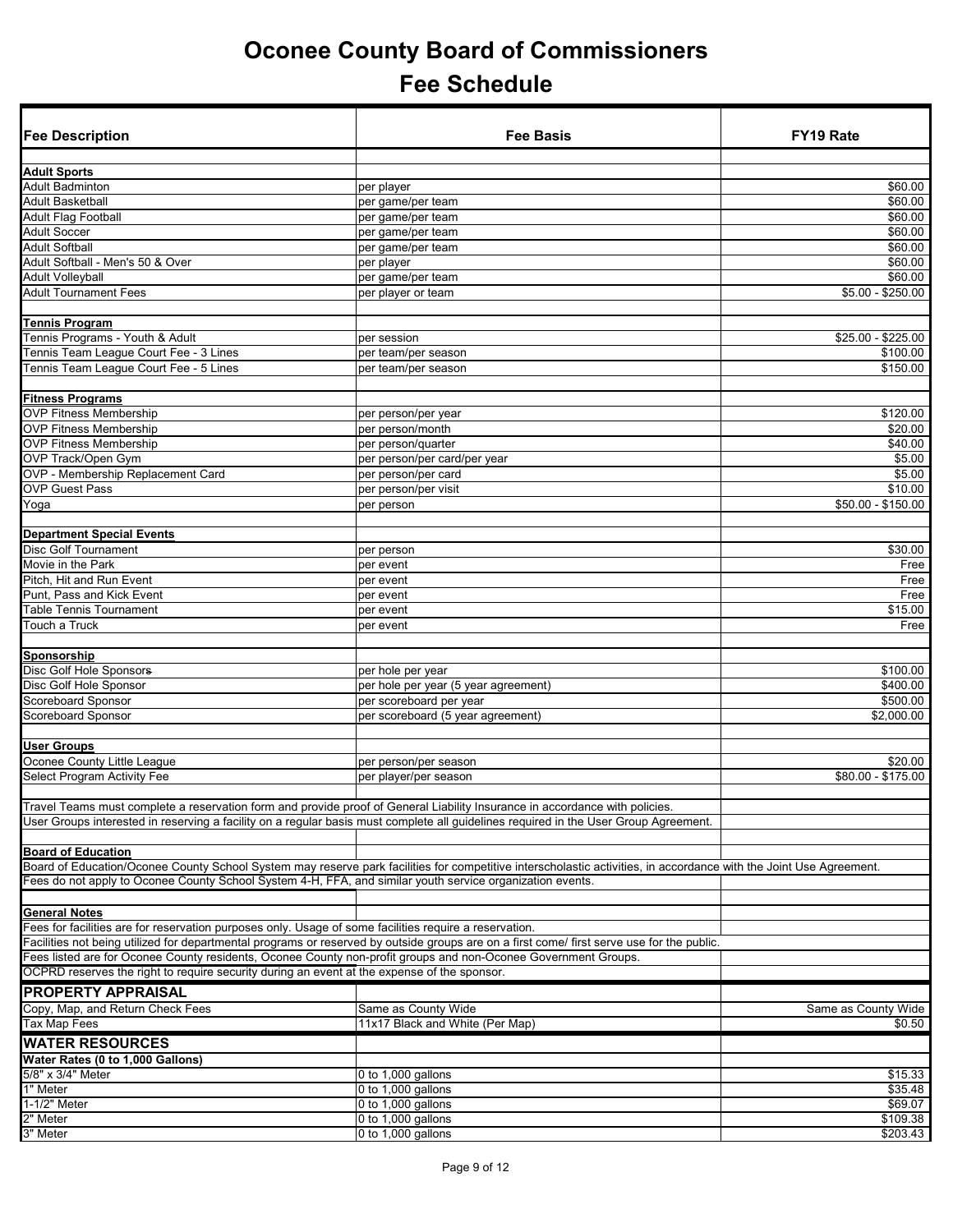| <b>Fee Description</b>                                                                    | <b>Fee Basis</b>                                                                                                                                       | FY19 Rate                              |
|-------------------------------------------------------------------------------------------|--------------------------------------------------------------------------------------------------------------------------------------------------------|----------------------------------------|
|                                                                                           |                                                                                                                                                        |                                        |
| 4" Meter                                                                                  | 0 to 1,000 gallons                                                                                                                                     | \$337.79                               |
| 6" Meter<br>Fire Hydrant Meter 3"                                                         | 0 to 1,000 gallons<br>0 to 1,000 gallons                                                                                                               | \$673.67<br>\$203.43                   |
|                                                                                           | NOTE: A "Super Conserver" discount of \$3.09 will be applied to 5/8" x 3/4" residential users that utilize less than 1,000 gallons in a billing cycle. |                                        |
|                                                                                           |                                                                                                                                                        |                                        |
| <b>Residential Water Rates After Minimum</b>                                              |                                                                                                                                                        |                                        |
| 1 to 7,000 gallons                                                                        | per 1,000 gallons                                                                                                                                      | \$5.23                                 |
| 7,001 to 14,000 gallons                                                                   | per 1,000 gallons                                                                                                                                      | \$7.16                                 |
| 14,001 gallons and above                                                                  | per 1,000 gallons                                                                                                                                      | \$9.08                                 |
|                                                                                           |                                                                                                                                                        |                                        |
| <b>Commercial Water Rates After Minimum</b>                                               |                                                                                                                                                        |                                        |
| Per 1,000 gallons                                                                         | per 1,000 gallons                                                                                                                                      | \$6.29                                 |
|                                                                                           |                                                                                                                                                        |                                        |
| <b>Sewer Rates</b>                                                                        |                                                                                                                                                        |                                        |
| Base Charge for Calls Creek LAS, Athens-Clarke and Barrow County Water & Sewerage Systems |                                                                                                                                                        |                                        |
| Minimum Bill 0-1,000 gallons<br>Residential                                               | <b>Base Charge</b>                                                                                                                                     | <b>Base Charge</b><br>\$15.41          |
| Residential                                                                               | per 1,000 gallons                                                                                                                                      | \$5.54                                 |
| Commercial                                                                                | <b>Base Charge</b>                                                                                                                                     | $\sqrt{$37.40}$                        |
| Commercial                                                                                | per 1,000 gallons                                                                                                                                      | \$5.56                                 |
| Industrial                                                                                | <b>Base Charge</b>                                                                                                                                     | \$52.07                                |
| Industrial                                                                                | per 1,000 gallons                                                                                                                                      | \$6.75                                 |
|                                                                                           |                                                                                                                                                        |                                        |
| <b>Water Services Fee</b>                                                                 |                                                                                                                                                        |                                        |
| Meter Installation Fee* (Meters furnished and installed by Oconee County)                 |                                                                                                                                                        |                                        |
| 5/8" x 3/4" Meter                                                                         | per connection                                                                                                                                         | \$310.00                               |
| 1" Meter                                                                                  | per connection                                                                                                                                         | \$310.00                               |
| 1-1/2" Meter                                                                              | per connection                                                                                                                                         | \$310.00                               |
| 2" Meter                                                                                  | per connection                                                                                                                                         | \$310.00                               |
| 3" Meter and Larger                                                                       | TBD after application                                                                                                                                  | TBD after application                  |
|                                                                                           |                                                                                                                                                        |                                        |
| Water Availability* (Capacity Charge)                                                     |                                                                                                                                                        |                                        |
| 5/8" x 3/4" Meter                                                                         | per connection plus meter fee                                                                                                                          | \$1,325.00                             |
| 1" Meter                                                                                  | per connection plus meter fee                                                                                                                          | \$3,315.00                             |
| 1-1/2" Meter                                                                              | per connection plus meter fee                                                                                                                          | \$6,625.00                             |
| 2" Meter                                                                                  | per connection plus meter fee                                                                                                                          | \$10,600.00                            |
| 3" Meter and Larger<br><b>Fire Line Connection</b>                                        | Per ERC                                                                                                                                                | \$16,365.00<br>\$0.00                  |
| <b>Inspection Fee</b>                                                                     | (*charged on all water connections)                                                                                                                    | \$165.00                               |
|                                                                                           | NOTE: Meter sizes not listed will be calculated by Oconee County based on equivalent ERCs and cost of the meter at the time of application.            |                                        |
|                                                                                           |                                                                                                                                                        |                                        |
| <b>Residential Sewer Capacity Fees</b>                                                    |                                                                                                                                                        |                                        |
| <b>Calls Creek WRF</b>                                                                    | 1 ERC (Equivalent Residential Connection)                                                                                                              | \$3,276.00 per ERC                     |
| Rocky Branch LAS                                                                          | 1 ERC                                                                                                                                                  | \$3,276.00 per ERC                     |
| Sewer Connection" (charged only if County performs                                        |                                                                                                                                                        |                                        |
| installation work)                                                                        | each connection                                                                                                                                        | \$850.00                               |
| <b>Inspection Fee</b>                                                                     | (*charged on all sewer connections)                                                                                                                    | \$165.00                               |
|                                                                                           |                                                                                                                                                        |                                        |
|                                                                                           |                                                                                                                                                        | \$3,276.00 per ERC                     |
| <b>Industrial/Commercial Sewer Capacity Fee</b>                                           | See Sewer Capacity Fee Ordinance                                                                                                                       | \$12.60 per GPD                        |
|                                                                                           |                                                                                                                                                        |                                        |
| <b>Water Sampling</b>                                                                     |                                                                                                                                                        |                                        |
| Both in and out of county                                                                 |                                                                                                                                                        | \$50.00                                |
| (additional fees may be required due to distance)                                         |                                                                                                                                                        |                                        |
|                                                                                           |                                                                                                                                                        |                                        |
| <b>Residential Water Service Deposit</b>                                                  |                                                                                                                                                        | \$75.00                                |
| <b>Residential Sewer Service Deposit</b>                                                  |                                                                                                                                                        | \$50.00                                |
| Service Charge                                                                            |                                                                                                                                                        | \$30.00                                |
| Non-payment Fee                                                                           |                                                                                                                                                        | \$40.00                                |
| Late Charge Sewer Capacity                                                                |                                                                                                                                                        | 10% of calculated amount per month     |
| Late Charges                                                                              |                                                                                                                                                        | the greater of \$2 or 10%              |
| <b>Returned Check Fee</b>                                                                 |                                                                                                                                                        | <b>Bank Rate</b>                       |
| Meter Tampering                                                                           |                                                                                                                                                        | \$250.00                               |
| Meter Services Charge (exceptional request)                                               |                                                                                                                                                        | \$50.00                                |
| Sewer Disposal Fee (in county)<br>Sewer Disposal Fee (out of county)                      |                                                                                                                                                        | \$0.10 per gallon<br>\$0.20 per gallon |
| <b>Commercial Deposit</b>                                                                 |                                                                                                                                                        | Calculated by category - OCUD          |
|                                                                                           |                                                                                                                                                        |                                        |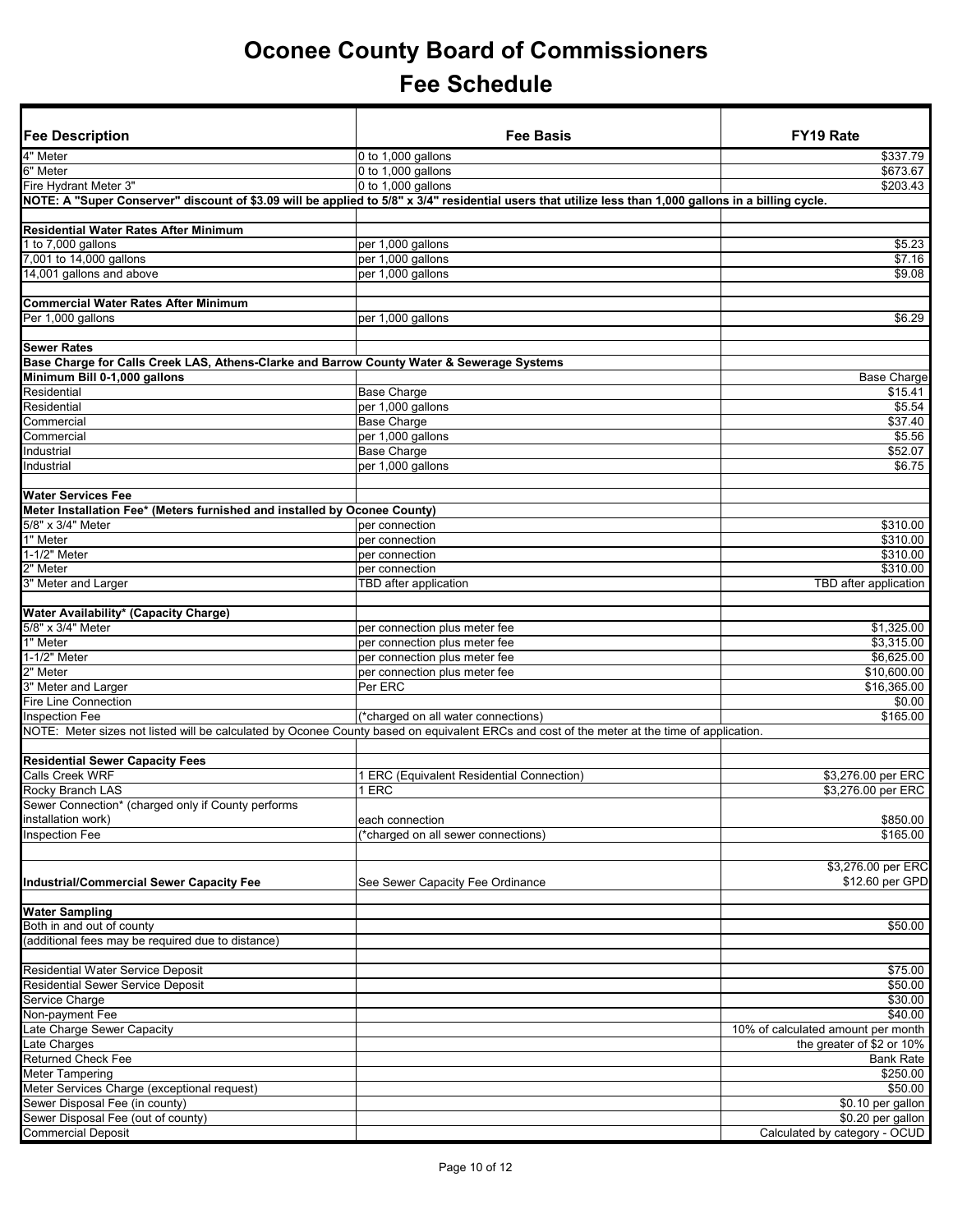| <b>Fee Description</b>                                       | <b>Fee Basis</b> | FY19 Rate              |
|--------------------------------------------------------------|------------------|------------------------|
| <b>HEALTH DEPARTMENT</b>                                     |                  |                        |
| <b>ENVIRONMENTAL HEALTH</b>                                  |                  |                        |
|                                                              |                  |                        |
| <b>Tourist Accommodations</b>                                |                  |                        |
| Annual Inspection < 50 rooms<br>Annual Inspection > 50 rooms |                  | \$400.00<br>\$600.00   |
| Plan Review < 50 rooms                                       |                  | \$400.00               |
| Plan Review > 50 rooms                                       |                  | \$650.00               |
| Re-inspection Fee                                            |                  | \$200.00               |
| Re-submittal Fee                                             |                  | \$200.00               |
| <b>Expedited Service</b>                                     |                  | \$400.00               |
|                                                              |                  |                        |
| <b>Swimming Pools</b>                                        |                  |                        |
| Annual Inspection                                            |                  | \$400.00               |
| <b>Plan Review</b>                                           |                  | \$600.00               |
| <b>Pressure Test Inspection</b>                              |                  | \$150.00               |
| <b>Construction Inspection</b>                               |                  | \$300.00               |
| <b>Re-Inspection Fee</b>                                     |                  | \$200.00               |
| <b>Resubmittal Fee</b>                                       |                  | \$200.00               |
| <b>Expedited Service</b>                                     |                  | \$400.00               |
|                                                              |                  |                        |
| <b>Individual Water Supply</b>                               |                  |                        |
| Water Sample - Individual                                    |                  | \$40.00                |
| Water Sample - Loan<br>Water Sample - Non-public Facility    |                  | \$200.00<br>\$75.00    |
| Water Sample - Expedited Service                             |                  | \$300.00               |
| Well Location Inspection                                     |                  | \$75.00                |
|                                                              |                  |                        |
| Other                                                        |                  |                        |
| <b>Institutional Evaluation</b>                              |                  | \$150.00               |
| Plan Review Tattoo/Piercing Establishment                    |                  | \$400.00               |
| Tattoo/Piercing Establishment Annual Permit                  |                  | \$450.00               |
| Tattoo/Body Piercer Operator Permit                          |                  | \$100.00               |
| Tattoo/Piercing Establishment Re-Inspection Fee              |                  | \$200.00               |
| Facility List                                                |                  | \$50.00                |
| Permit/Inspection Report Replacement                         |                  | \$50.00                |
| File Search/Copy Fee                                         |                  | \$5.00                 |
| <b>Returned Check Fee</b>                                    |                  | <b>Bank Rate</b>       |
| <b>Signature Fee</b>                                         |                  | \$50.00                |
| Operating Without a Permit<br>Late Fee (Per 30 days)         |                  | Double Fee<br>\$30.00  |
| Informal Hearing (Add Legal Cost)                            |                  | $$250.00 + Legal Fees$ |
| Formal Hearing (Add Legal Cost)                              |                  | \$500.00 + Legal Fees  |
|                                                              |                  |                        |
| <b>Food Service</b>                                          |                  |                        |
| <b>Plan Reviews</b>                                          |                  |                        |
| Type 1 Facility - No Food                                    |                  | \$400.00               |
| Type 1 Facility - Food Served                                |                  | \$425.00               |
| Type 2 Facility - < 40 Seats                                 |                  | \$475.00               |
| Type 2 Facility - $\geq$ 40 Seats                            |                  | \$550.00               |
| Type 3 Facility - < 40 Seats                                 |                  | \$600.00               |
| Type 3 Facility - $\geq$ 40 Seats                            |                  | \$650.00               |
| <b>Extended Food Service Facility</b>                        |                  | \$450.00               |
| Mobile Food Service Facility                                 |                  | \$450.00               |
| Mobile Food Service Unit                                     |                  | \$450.00               |
| Temporary/Festival Review                                    |                  | \$150.00               |
| <b>HACCP Review</b>                                          |                  | \$150.00               |
|                                                              |                  |                        |
| <b>Inspection Fees</b><br>Annual Type 1 Facility - No Food   |                  | \$325.00               |
| Annual Type 1 Facility - Food Served                         |                  | \$425.00               |
| Annual Type 2 Facility - < 40 Seats                          |                  | \$475.00               |
| Annual Type 2 Facility - > 40 Seats                          |                  | \$550.00               |
| Annual Type 3 Facility - < 40 Seats                          |                  | \$600.00               |
| Annual Type 3 Facility - > 40 Seats                          |                  | \$650.00               |
| <b>Extended Food Service Facility</b>                        |                  | \$450.00               |
| Mobile Food Service Facility                                 |                  | \$550.00               |
|                                                              |                  |                        |